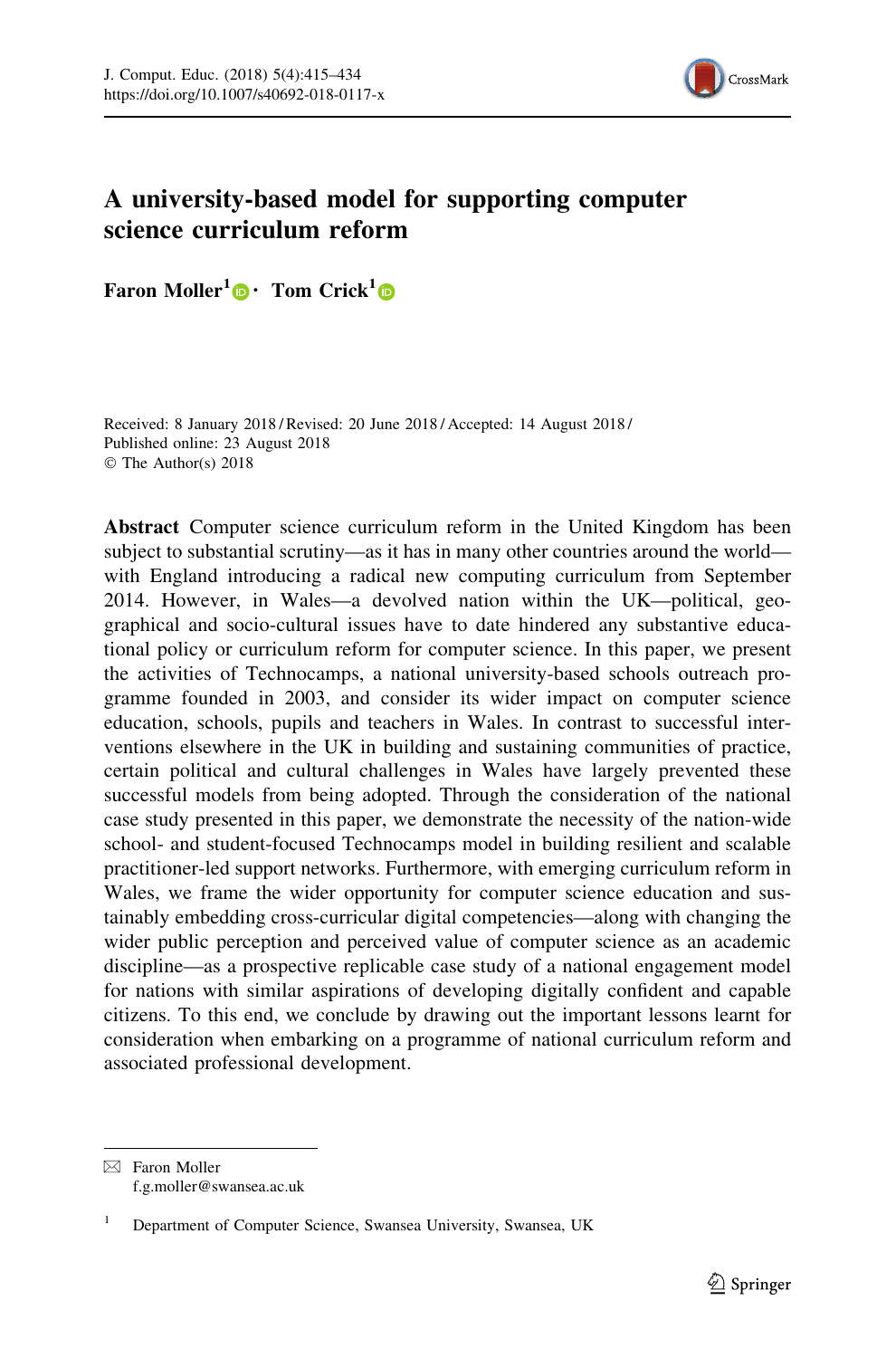Keywords Computer science education - School–university partnerships - In-service teacher education - Professional development - Informal learning - Curriculum reform - Wales

## Introduction

There is significant international focus on recent and prospective computer science curriculum reforms—in the UK, as well as elsewhere. A number of audits and studies of national-level curricula models in different countries have been conducted over the past decade (CAS [2011](#page-16-0); Hazzan et al. [2008](#page-17-0); Snyder [2012;](#page-18-0) Sturman and Sizmur [2011](#page-18-0); Hubwieser [2013;](#page-17-0) CECE [2017\)](#page-16-0), with numerous nations and states engaged in efforts to revamp their compulsory-level computer science curricula (Hubwieser et al. [2015](#page-17-0); Webb et al. [2017](#page-18-0)). Relevant examples include the USA, both nationally (ACM, Code.org, CSTA, Cyber Innovation Center, & National Math and Science Initiative [2016\)](#page-16-0) and at the state level (Ericson et al. [2016](#page-17-0); Guzdial et al. [2014\)](#page-17-0); France (Baron et al. [2014\)](#page-16-0); Italy (Bellettini et al. [2014](#page-16-0)); India (Raman et al. [2015\)](#page-18-0); Israel (Armonia and Gal-Ezer [2014](#page-16-0); Gal-Ezer and Stephenson [2014](#page-17-0)); New Zealand (Bell [2014](#page-17-0); Bell et al. 2014); Russia (Khenner and Semakin 2014); Sweden (Rolandsson and Skogh [2014](#page-18-0)); and Hong Kong (Kong [2017\)](#page-17-0). Each country has its own issues to address—educational as well as socio-economic—and barriers to overcome in implementing a high-quality, valued and sustainable computer science curriculum, along with ensuring that there is the confidence and capability in the teaching profession to deliver it effectively (Passey [2017](#page-18-0)).

Whilst this surge of activity has largely only arisen in the new millennium—no doubt due to the increasing demand for programming skills for the burgeoning ''digital economy'' (Tuomi et al. [2017;](#page-18-0) Murphy et al. [2017](#page-17-0))—recommendations for academic computer science curricula have a long pedigree (Atchison et al. [1968\)](#page-16-0). Despite reports of success from various jurisdictions—with clear economic levers underpinning the establishment of computer science as a worthwhile and high-value subject being a frequently named goal—addressing curriculum change to incorporate computer science represents a significant challenge in terms of scaling grassroots initiatives (Repenning [2018](#page-18-0)). This is particularly relevant for pedagogic research, assessment and teacher training (Vahrenhold [2012](#page-18-0); Sentance and Waite [2018\)](#page-18-0), from early years of education (Bird et al. [2014](#page-16-0); Beauchamp [2016](#page-16-0); Manches and Plowman [2017\)](#page-17-0) through to higher education (Davenport et al. [2016](#page-17-0)), as well as in the wider context of developing effective pedagogies for the digital age (Beethan and Sharpe [2013\)](#page-16-0).

It is within this wider educational and socio-economic policy context that we consider the case of computer science curriculum reform in the UK, specifically through the critical lens of a national case study in Wales compared against the more established computing curriculum in England that commenced from September 2014 (Department for Education [2013\)](#page-17-0). By so doing, we expose the various issues which impact on the effectiveness of different initiatives aimed at effective adaption of curriculum reform. Through this Welsh national case study, we highlight the dominance of curriculum reform approaches in England influencing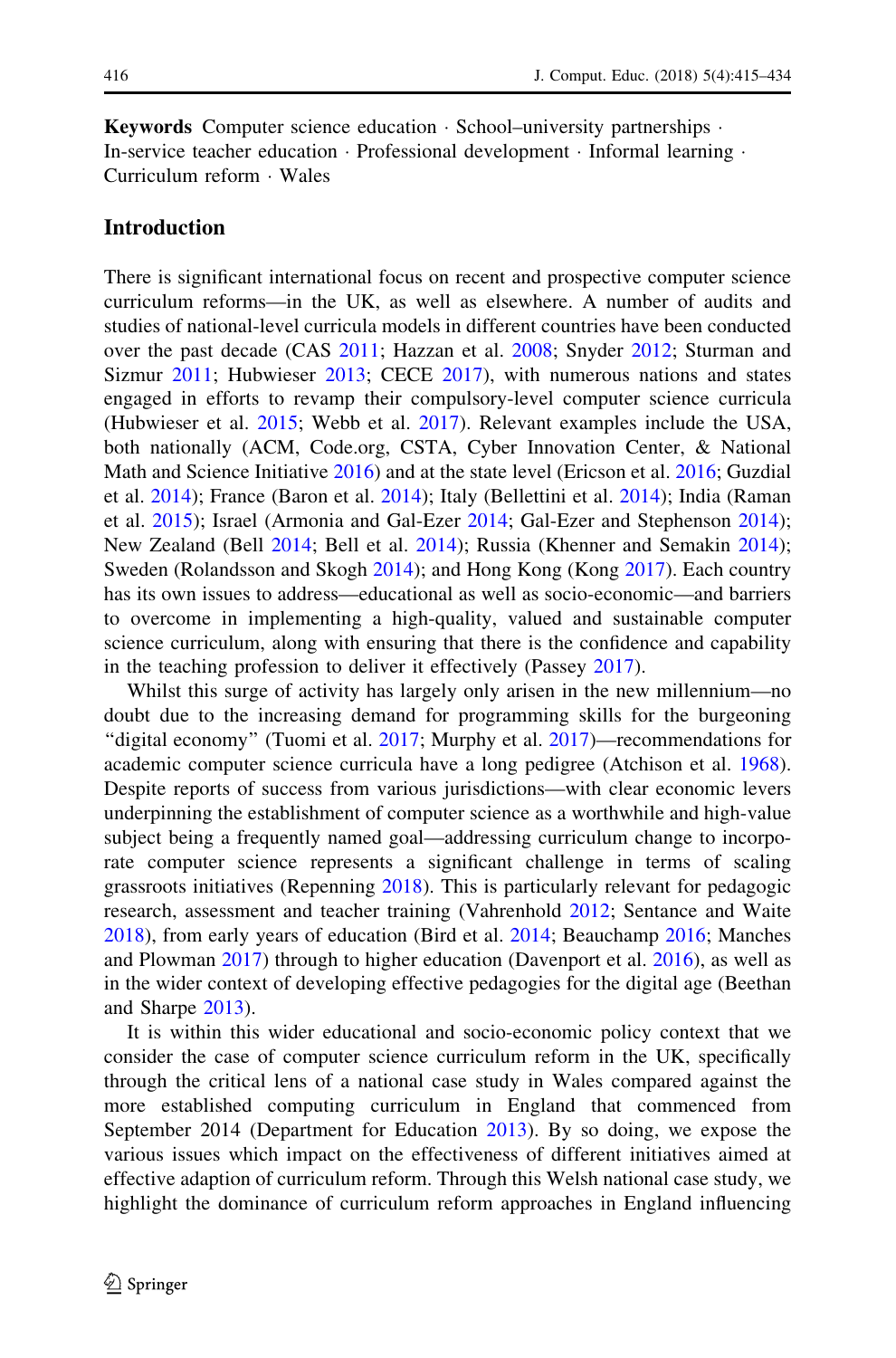<span id="page-2-0"></span>interventions across other parts of the UK, with potentially negative consequences for supporting practitioners pre-curriculum reform, as well as in geographically isolated areas.

To frame this national case study, we present  $Technocamps<sup>1</sup>$ , a national university-based schools outreach programme based at Swansea University, which was founded in 2003 to address the issue of computer science education given the specific challenges posed in Wales. The wider portfolio of activities carried out by the Technocamps project is described and discussed in detail in Crick and Moller [\(2015](#page-16-0)), framed by the key educational challenges that exist in Wales, along with a preliminary evaluation of the Technocamps interventions.

In this paper, we consider the wider impact of the Technocamps project and its potential replicability as a case study of a national engagement model for other similarly sized countries, and regions of a comparable geo-political composition to Wales, that are on a similar computer science curriculum reform journey. Furthermore, we demonstrate the necessity of the school- and student-focused Technocamps model in building resilient and scalable practitioner-led support networks. We evidence this through the consideration of the measurable effects of the Technocamps approach on schools, teachers and pupils, contextualised by emerging educational (and socio-economic) policy change, particularly with respect to reform of computer science and repositioning of cross-curricular digital competencies in compulsory education in Wales.

The structure of the paper is as follows. In ''A brief history of computer science education in the UK'' section, we describe the evolving state of computer science education in the UK, from a high-point in the 1980 s, through a slow decline, into the recent drive for curriculum reform. In '['Wales: a case study'](#page-5-0)' section, we direct our attention to the state of Welsh education which, we evidence via international comparators, has in some ways suffered a steady 20-year decline since devolution compared to the rest of the UK. In particular, we outline the social, cultural and infrastructural challenges which have been the driver for significant national curriculum reform, particularly for science and technology. ''[Technocamps: a](#page-14-0) [university-based engagement model](#page-14-0)'' section presents the key results represented in this paper; we briefly describe the Technocamps model and provide empirical evidence attesting to the effectiveness of this model compared to the model of school outreach employed extensively and effectively in England. Finally, in ''[Conclusions and lessons learnt](#page-14-0)'' section, to aid potential transferability of the Technocamps approach for nations and regions with similar challenges to Wales, we make a number of recommendations through "lessons learnt".

# A brief history of computer science education in the UK

In the 1980s, computer studies was a popular subject in schools across the UK. The availability of the popular BBC Micro—which was of little practical use unless you were able to programme it—saw a large proportion of school children learning the

<sup>&</sup>lt;sup>1</sup> [http://www.technocamps.com.](http://www.technocamps.com)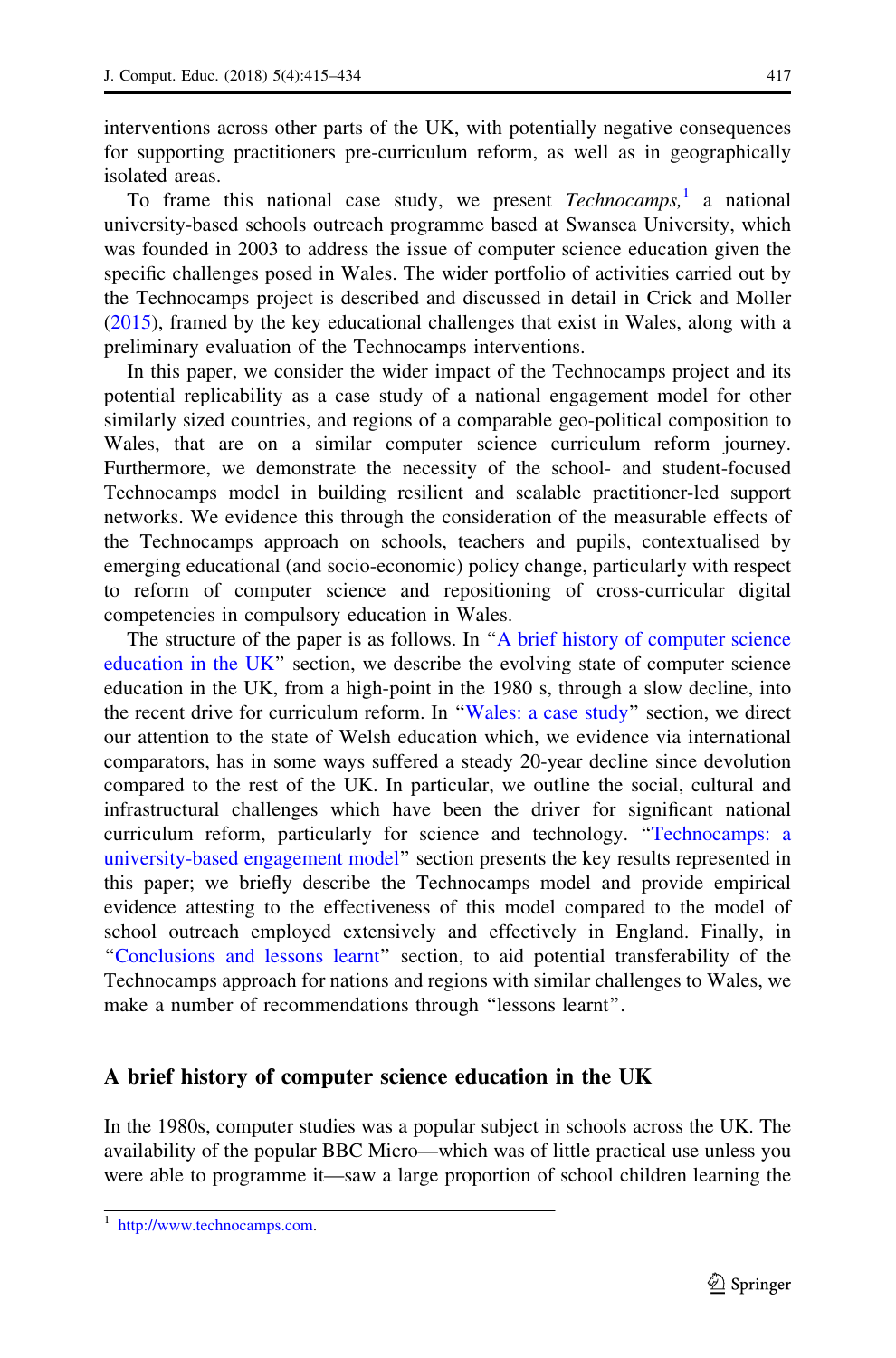fundamentals of programming in a curriculum which included a variety of complementary topics such as hardware, software, Boolean logic and binary number representation.

By the 1990s, the emergence of pre-installed software—specifically office productivity software such as word processors and spreadsheet programmes—meant that computers were no longer predominantly machines that needed to be programmed in order to do anything useful or interesting. Less and less time was being spent in the computer studies classroom on thinking about and writing programmes, as basic digital literacies and IT user skills became regarded as the priority. However, as interest in viewing the computer as a creative tool waned in favour of using it for more mundane tasks, various problems were being created which were highlighted by two independent national enquiries in 1997 (Stevenson [1997;](#page-18-0) McKinsey & Company [1997](#page-17-0)). Both reports concluded that ''Information Technology'' in UK schools was in a primitive state and in need of attention and major investment. In line with the Stevenson Report ([1997\)](#page-18-0), computer studies evolved into a new subject whose name was coined in that same report: *Information* and Communications Technology (ICT). Over the decade starting in 1997, the UK Government invested over £3.5bn in ICT in schools through various funded interventions such as the National Grid for Learning and the New Opportunities Fund (Doughty [2006](#page-17-0)).

By the year 2000, ICT had permeated both primary and secondary school curricula. The emphasis was on developing the learner's IT skills and digital literacy in an attempt to address the increasing societal need for broader and transferable digital competencies, as well as supporting technology-enhanced learning (McNaughton et al. [2017\)](#page-17-0). However, despite enormous government-funded ICT initiatives, various reports throughout the decade identified problems with implementing government policy on ICT educational reform (Opie and Fukuyo [2000;](#page-18-0) Ofsted [2004](#page-18-0), [2013;](#page-18-0) Loveless [2005\)](#page-17-0). The problems identified by these reports are summarised by Younie ([2006\)](#page-18-0) into five key areas, including management, teacher training and competence, and impact on pedagogy. The ICT curriculum in Wales (Welsh Government [2008](#page-18-0))—whilst generally viewed to be more flexible and less prescriptive than the equivalent subject in England—exhibited many of the same issues (Estyn [2013](#page-17-0), [2014](#page-17-0)). Highlighting the problems surrounding teacher competence, a full two-thirds of ICT teachers in the UK did not have a relevant qualification but moved into the role of ICT teacher simply by being sufficiently digitally literate (Royal Society [2012\)](#page-18-0). The situation remains poor in Wales, where the raw number of ICT teachers is dropping at an alarming rate. Despite various initiatives and generous financial incentives on offer to computer science graduates to take up teacher training, Table [1](#page-4-0) shows that the number of ICT (computing) teachers in Wales dropped by 15.9% over the past 5 years (N.B. the number of 0–10-year-olds in Wales, meanwhile, increased by  $5.0\%$  over this same period<sup>2</sup> from 375,690 to 394,370).

Whilst the percentage of ICT teachers with some form of ICT training has risen moderately from 33.0 to 39.9% over the same period, due to the drop in absolute

<sup>2</sup> <https://gov.wales/statistics-and-research/population-0-19-year-olds>.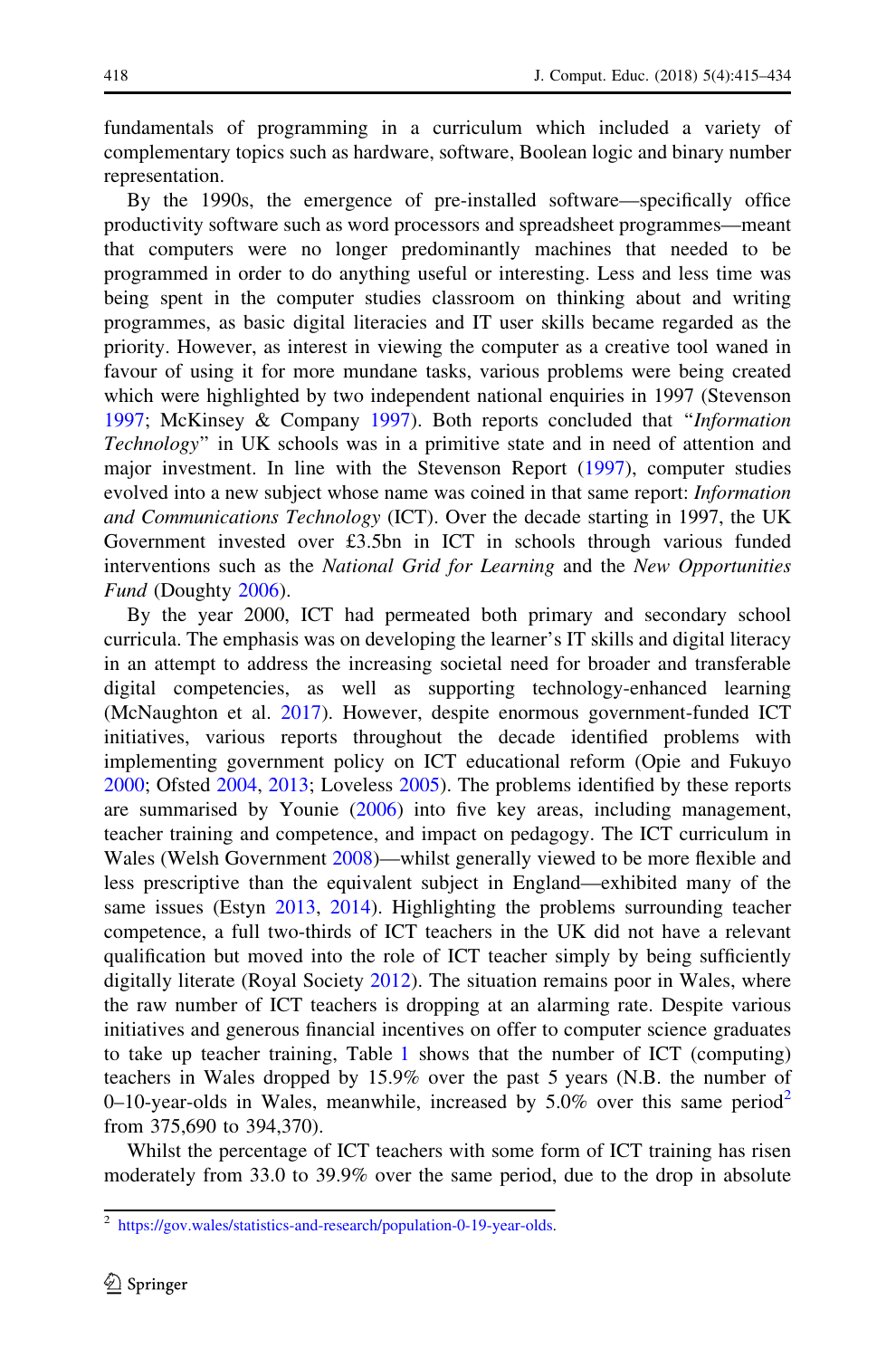| <b>Table 1</b> Tell reactives and their levels of Tell training |       |       |       |       |       |       |
|-----------------------------------------------------------------|-------|-------|-------|-------|-------|-------|
|                                                                 | 2012  | 2013  | 2014  | 2015  | 2016  | 2017  |
| <b>ICT</b> teachers                                             | 797   | 762   | 746   | 726   | 704   | 670   |
| <b>ICT</b> trained                                              | 33.0% | 35.9% | 37.6% | 38.4% | 39.4% | 39.9% |

<span id="page-4-0"></span>Table 1 ICT teachers and their levels of ICT training

<https://www.ewc.wales/site/index.php/en/policy-hub/archived-annual-statistics-digest>

numbers this merely means that the number of such teachers has remained constant. There remains an expanding gulf between teacher supply and the urgent demand to satisfy the needs of education in the digital age.

This lack of teacher competence has a direct impact on school children: applications to study computer science at university slumped in the early part of the millennium—especially amongst females—and many of those who started a university computer science degree course found themselves dropping out during the first year, surprised at what computer science is and what studying it entails.

Two more recent high-profile national policy reports—one by Nesta (Livingstone and Hope [2011](#page-17-0)) and the other by the Royal Society (Royal Society [2012](#page-18-0))—made the very same observations. Both reports noted that ICT suffers from a poor reputation amongst pupils, parents and industry, who consider it dull and unchallenging and hence a low-value discipline, especially compared to other "strategically important and vulnerable" Science, Technology, Engineering and Mathematics (STEM) subjects (HEFCE [2011](#page-17-0)). With ICT largely embedded across the primary school curriculum, secondary school pupils found ICT in secondary school neither stimulating nor engaging (Sentance et al. [2012\)](#page-18-0). A review of vocational education for 14–19-year olds in the UK (Wolf [2011](#page-18-0)) further notes that the undemanding nature of ICT qualifications in secondary schools is readily exploited by schools: due to a disproportionately high national league table weighting associated with vocational qualifications, easily-achieved high results in ICT offer a welcome boost to a school's league table position. Furthermore, as ICT is typically presented by schools as their ''computing'' offering, students who might otherwise enjoy studying computer science are actively put off from what they are incorrectly but innocently led to believe is computer science (Crick and Sentance [2012;](#page-16-0) Brown et al. [2013\)](#page-16-0), as well as wider challenges surrounding gender, diversity and socio-economic differences in ICT and computing (Kemp et al. [2018\)](#page-17-0).

The development and implementation of a new computing curriculum in England from September 2014 (Department for Education [2013\)](#page-17-0) provided a significant shift from ICT to computing, but provided little lead time to support existing teachers in their transition to this new curriculum. The grassroots organisation Computing At School (CAS)<sup>3</sup>—formed in 2008 to support teachers and address the perceived challenges of declining computing in UK schools—played a central role in this curriculum reform process in England (Brown et al. [2013,](#page-16-0) [2014\)](#page-16-0). A central pillar of the CAS model in England is a ''Network of Excellence'' (Sentance et al. [2014\)](#page-18-0), in

<https://www.computingatschool.org.uk>.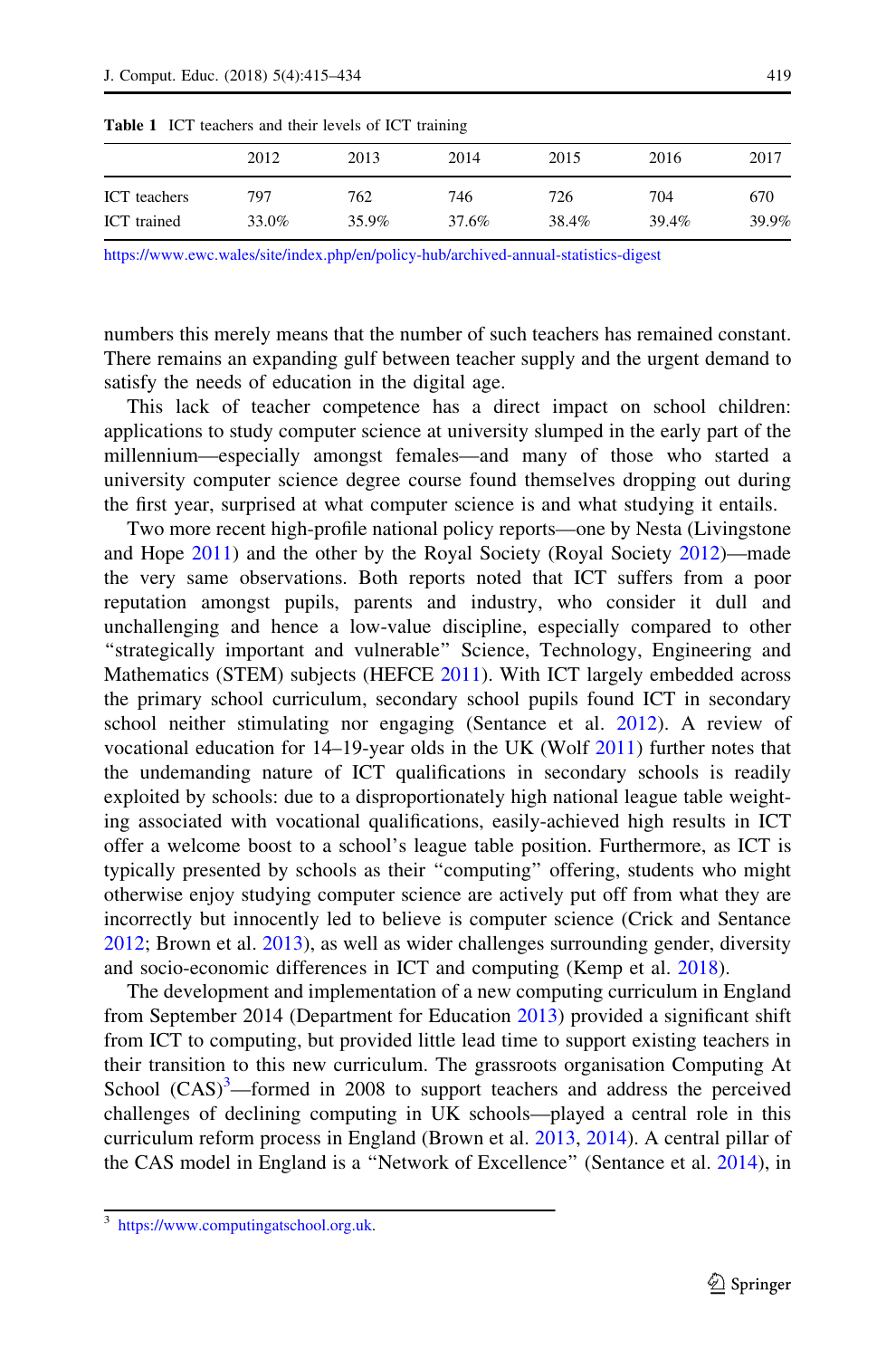<span id="page-5-0"></span>which regional ''Master Teachers'' develop subject knowledge as well as pedagogical skills in a local, face-to-face, peer-to-peer delivery model. Whilst largely successful in densely populated urban areas, providing easy networking and the ability to form active communities of practice, a number of challenges to scaling and sustaining this approach have been identified (Sentance and Csizmadia [2017;](#page-18-0) Sentance and Waite [2018\)](#page-18-0), including developing pedagogic content knowledge (Hidson [2018](#page-17-0)). A related model has also been developed in Scotland, with similar challenges identified (Cutts et al. [2017](#page-16-0)).

In November 2017, the Royal Society published a report (Royal Society [2017](#page-18-0)) which was a follow-up to its earlier report (Royal Society [2012\)](#page-18-0) which had catalysed the curriculum reform process in England. This second report articulated many of the challenges discussed above in supporting "computing for all", highlighting the scale of funding and changes to policy and practice required to make this a reality. In particular, alongside curriculum and qualifications reform, it stressed the importance of teacher recruitment and in-service training, as well as evidence-informed practice, particularly the need for effective pedagogic approaches for teaching computing.

## Wales: a case study

Having outlined the state of education in the UK as a whole, we now restrict our attention to Wales. As our aim is to identify the requirements for effective curriculum reform in a nation or region which enjoys the same characteristics and challenges as Wales, we start by describing these characteristics. We then outline the recent history of education and curriculum reform with particular emphasis on ICT and computing.

## A devolved nation in the UK

The UK consists of four nations historically ruled by one parliament, with an overall population of 65.1 million: England (population: 54.7 million), Scotland (5.3 million), Wales (3.1 million) and Northern Ireland (1.8 million) (ONS [2017\)](#page-18-0). In 1997, Scotland and Wales held referendums which determined in both cases the desire for self-government. In the case of Wales, this led to the Government of Wales Act 1998 which created the National Assembly for Wales, to which a variety of powers were devolved from the UK parliament on 1 July 1999. In particular, education—which until then was a UK-wide government portfolio (minus Scotland, which for historical reasons has had a distinct legal and education system from England and Wales)—came under the control of the National Assembly for Wales.

Wales is a small nation to the west of England with an ancient Celtic culture and a thriving separate language, with c.20% of the population able to speak Welsh. Its south coast became pre-eminent during the UK's Industrial Revolution due to coal mining and heavy industry; however, Wales is mostly rural and suffers from postindustrial poverty, seasonal employment and the dependence on the public sector for a significant proportion of jobs. Away from the south, the country is sparsely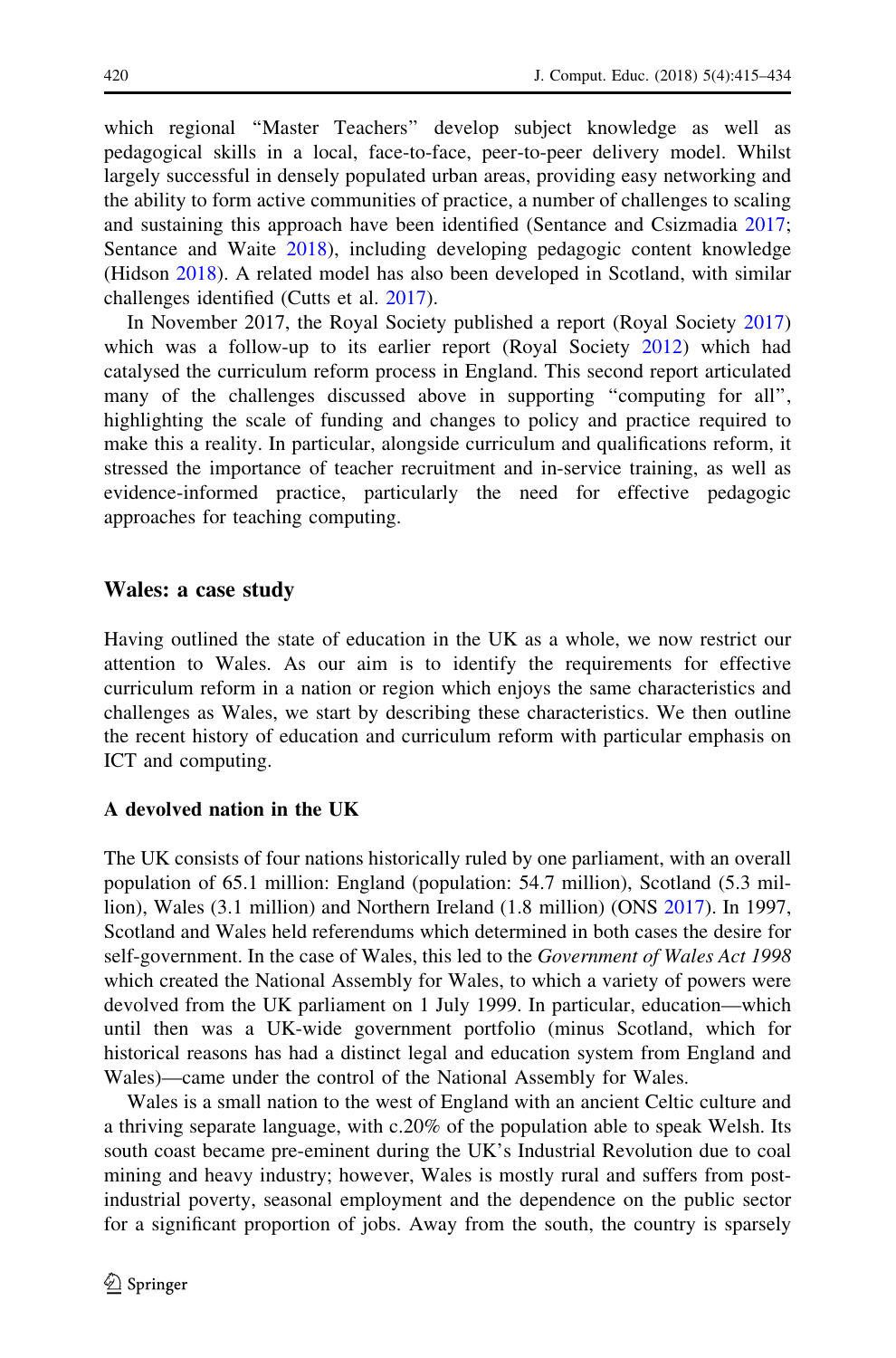populated with resilience and interconnectedness of the transport infrastructure an issue. Hence, its communities—specifically its schools and teachers—suffer from the perils of isolation, like other countries actively addressing the technology skills gap such as New Zealand (Bell et al. [2014](#page-16-0)), Sweden (Rolandsson and Skogh [2014](#page-18-0)) and Israel (Gal-Ezer and Stephenson [2014\)](#page-17-0). Apart from the south-east corner (including its capital city Cardiff) and the regions bordering England, the rest of the country is formally designated by the European Union as a so-called ''Convergence area'', meaning its per-capita GDP is less than 75% of the European Union average.

## The Welsh education system

Wales obtained a range of devolved powers from the UK Government in 1999. Prior to this, the education system in Wales was essentially identical to that in England and was in a healthy state, outperforming other regions in the UK in the years prior to and immediately following devolution (OECD [2014\)](#page-18-0). However, ever since devolution saw the education portfolio transferred to the National Assembly of Wales, it has suffered a decline, as measured by key international measures such as the OECD's Programme for International Student Assessment (PISA). Evans [\(2015](#page-17-0)) presents a detailed analysis as to the causes of this, citing a multitude of policy changes and poor interventions, evidenced by a hard-hitting report from the OECD (OECD [2014\)](#page-18-0), supported by a detailed analysis in Egan ([2017\)](#page-17-0).

Whilst broadly maintaining the general educational system used in England, the Welsh Government embarked on a 10-year revolutionary plan including the introduction of the Welsh Baccalaureate, an overarching qualification with a purely practical-based assessment incorporating transferable skills useful for higher education and employment, as well as explicitly using education as a lever to tackle socio-economic deprivation. Much of this plan was widely lauded by key stakeholders, being learner-focused and practitioner-led, placing an emphasis on skills development and ensuring that it is appropriate for the specific needs of Wales. However, since its implementation, it has been criticised for various reasons and by various stakeholders, in many cases due to the inconsistent approach to its implementation in schools. The Welsh Government's Minister for Education and Skills appointed in June 2010, in looking for the reasons behind Wales' failing education system, found cause to commission no fewer than 24 reviews before his resignation in February 2013—almost one per month (Evans [2015\)](#page-17-0), with a range of issues related to the teaching of ICT (Barnes and Kennewell [2017\)](#page-16-0).

With devolved government comes fiscal autonomy; the correlation between money and performance is an obvious target for critics, who point to a growing spending shortfall between Wales and England. The average spend per pupil in Wales in 2000–2001, just after devolution, was more than every region of England apart from the large metropolitan areas of London, the West Midlands and the North West, all of which benefit from their vast economies of scale. However, since then, the gap between the education budgets per pupil between Wales and England has steadily grown by about 1% per year.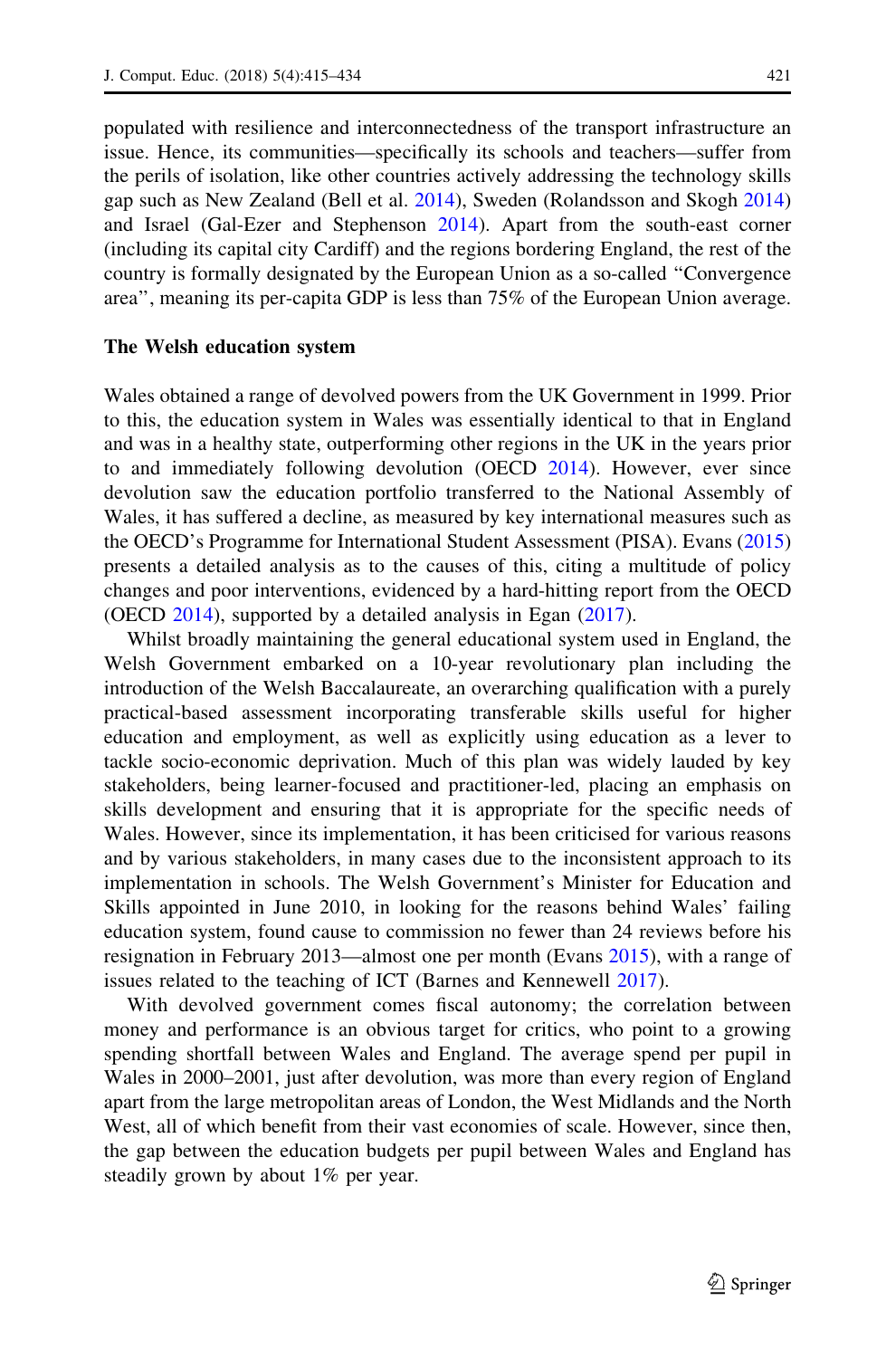## Curriculum reform in Wales

In light of the challenges within Welsh education, there have been a number of reviews commissioned over the past 5 years to identify the causes of these failures and to make recommendations to improve the education system in Wales. We reflect here on the two recent major reviews which are particularly pertinent to the emerging reform of computing education in Wales, providing wider context for this national case study.

## Review of the ICT curriculum

In January 2013, the Welsh Government initiated a review to consider the future of computer science and ICT in schools in Wales. Its primary thesis was that ICT in schools needed to be re-branded, re-engineered and made relevant to now and to the future, with computer science being introduced at primary school and developed over the course of the curriculum so that learners can progress into a career pathway in the sector; relevant skills, such as creative problem-solving, should be explicitly reflected in the curriculum; and revised qualifications should be developed in partnership with schools, higher education and industry.

The ICT Steering Group published its recommendations in October 2013, highlighting the importance of computing and digital competencies in a modern, challenging and aspirational national curriculum (Arthur et al. [2013](#page-16-0)). Its headline recommendations were grouped into three main themes: curriculum and qualifications; teacher training and professional development; and infrastructure and monitoring. The report recommended that ICT be replaced from Foundation Phase (3–7-year olds) onwards by a new subject named Computing. This subject would disaggregate into two main disciplines: Computer Science on the one hand and Information Technology on the other; and this new subject should be integrated into the curriculum as the fourth science, served by a mandatory programme of study, and receive the same status as the other three sciences, linking back to the recommendations from the first Royal Society report (Royal Society [2012](#page-18-0)). It further recommended there to be a clear distinction between digital competencies and the discipline of computing by proposing a statutory cross-curricular digital competency framework to work alongside existing frameworks for literacy and numeracy. There was also a strong focus on supporting the ICT teaching profession in Wales, particularly around initial teacher education and incentivising routes into the profession, as well as raising the profile and importance of career-long professional development and entitlements to in-service training.

In the context of the new computer science curriculum introduced in England from September 2014, the ICT Steering Group's report was well-received by its national and international stakeholders, addressing the specificity of the educational challenges in Wales, as well as providing a broad and balanced curriculum for all learners, from cross-curricular digital competencies through to computer science. Whilst aspects of the recommendations around digital competencies had been readily adopted, everything relating to curriculum and qualifications was preempted by the announcement in March 2014 of a wholesale independent review to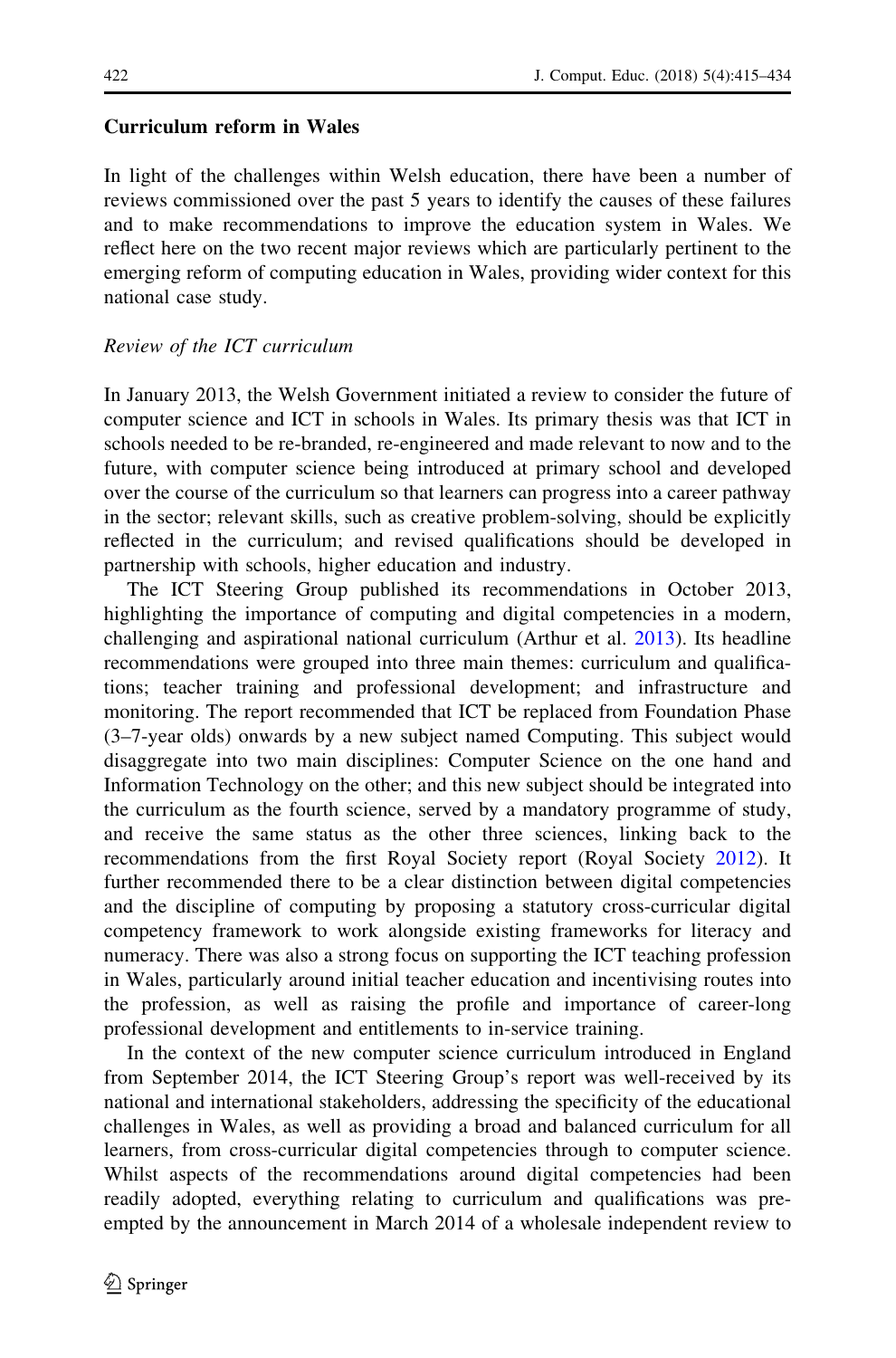provide recommendations to inform the development of a new Curriculum for Wales.

#### Review of the national curriculum

In March 2014, Professor Graham Donaldson, a former chief inspector of schools in Scotland, was appointed by the Welsh Government to conduct an independent review of curriculum and assessment of the entire curriculum in Wales. This followed on from a number of previous national-level consultations and reviews, including the 2013 review of the ICT curriculum.

The review—''Successful Futures: Independent Review of Curriculum and Assessment Arrangements in Wales''—was published in March 2015 and proposed significant and fundamental changes to the education system in Wales (Donaldson [2015\)](#page-17-0). Whilst identifying a number of strengths in the current education system for example, the early years Foundation Phase and the commitment to Welsh language and culture—the report identifies significant shortcomings in the current curriculum arrangements, which essentially remain as devised in 1988 (when it shared a national curriculum with England, predating the devolved education system). The report argues that the curriculum has become overloaded, complicated and, in many parts, outdated. It identifies four overriding purposes for the curriculum, recommending that the entirety of the school curriculum should be designed to help all children and young people to become *ambitious*, *capable* learners, ready to learn throughout their lives; enterprising, creative contributors, ready to play a full part in life and work; ethical, informed citizens of Wales and the world; and healthy, confident individuals, ready to lead fulfilling lives as valued members of society.

Reflecting the importance of digital skills, the review added digital competency as a new third cross-curricular responsibility, with literacy and numeracy. With the structure of Foundation and Key Stages disappearing, individual curriculum subjects would be replaced with six broader ''Areas of Learning and Experience'' (AoLE): Expressive Arts; Health & Well-being; Humanities; Languages, Literacy & Communication; Mathematics & Numeracy; and Science & Technology. Within these AoLEs, subjects should ''service the curriculum but not define it'' (Donaldson [2015\)](#page-17-0), and all teaching and learning would be directed to achieving the four curriculum purposes. With this move away from single subject disciplines to more thematic areas of learning and experience, diverging from the curriculum model in England, there are a number of similarities to Scotland's Curriculum for Excellence (Scottish Government [2004](#page-18-0)).

Successful Futures adopted the recommendations of the 2013 review of the ICT curriculum (Arthur et al. [2013\)](#page-16-0), in particular recognising the importance of separating digital competencies from the curriculum subject of computing, as well as significant opportunities for interdisciplinary learning across the STEM subjects. The transition from ICT was further reinforced by new guidance issued by Estyn, the education and training inspectorate for Wales, articulating how ICT would be inspected until the Digital Competence Framework is fully implemented (Estyn [2017\)](#page-17-0). Computer science would now sit within a new Science & Technology AoLE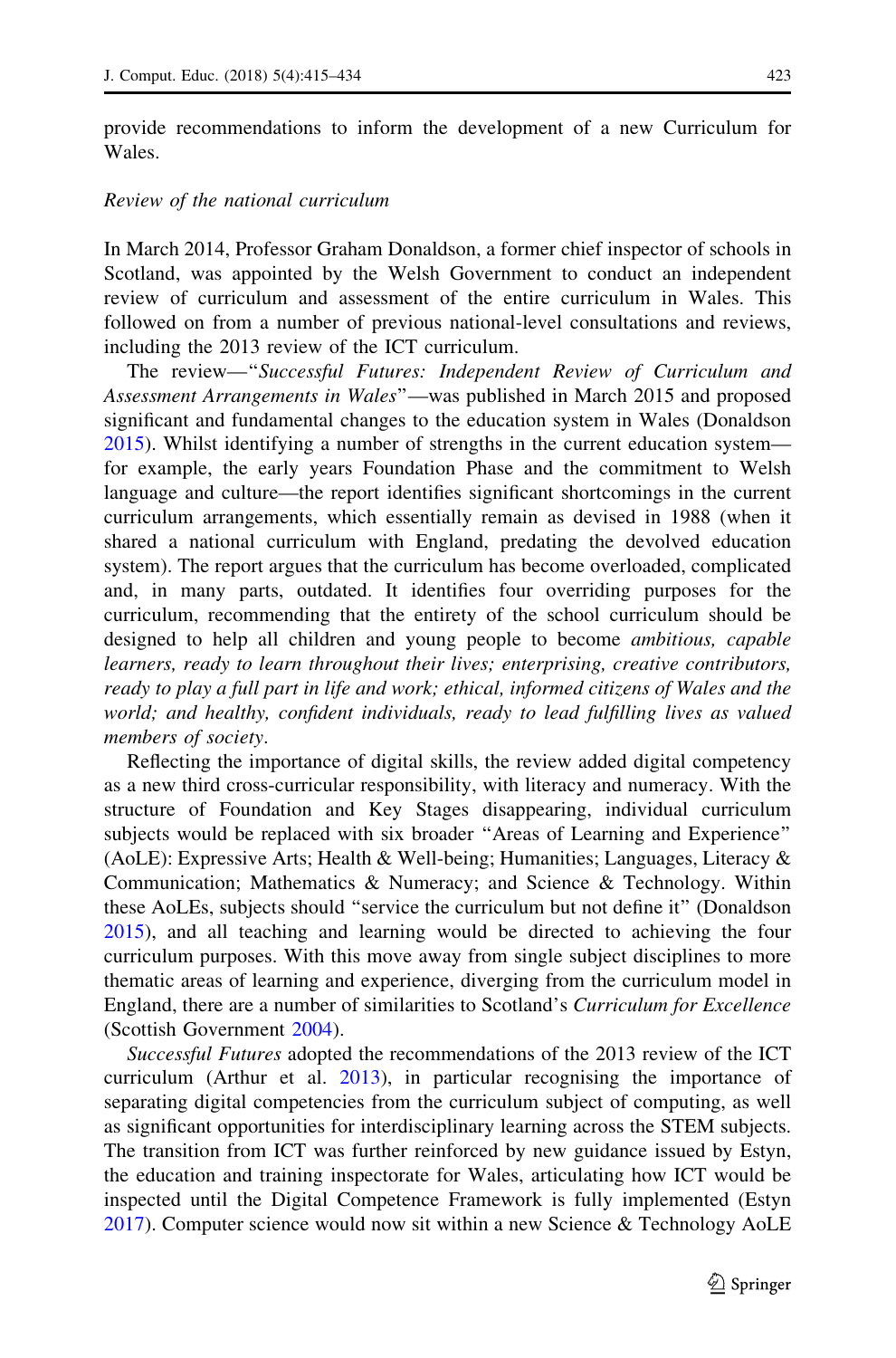with a clear strand of learning from the start of compulsory education through to qualifications at 16 and 18 (Crick and Moller [2015](#page-16-0)). Furthermore, it recommended a programme of professional learning to be developed to ensure that the implications of the review for the skills and knowledge of teachers are fully met. The curriculum review was cautiously well-received by the education community and the media in Wales, albeit with significant detail remaining to be seen in implementation, resourcing and timescales.

## Ongoing reform

The publication of *Successful Futures* was quickly followed by a review of initial teacher education in March 2015 (Furlong [2015\)](#page-17-0), alongside the Welsh Government's announcement of a new professional learning model for the education workforce, complementing the outcomes from the previous reviews, providing a framework for excellence in teaching and leadership and continuing professional development to support teaching professionals in shaping and delivering the new curriculum going forward (Welsh Government [2017\)](#page-18-0).

Wales is currently implementing an innovative practitioner-led, co-produced curriculum reform model, with major changes to appear from 2019 onwards. As indicated in a recent national OECD review (OECD [2017](#page-18-0)), the commitment to improving the teaching and learning in Wales' schools is visible at all levels of the education system, most notably a shift in the approach to school improvement away from a piecemeal and short-term policy orientation to one with a long-term vision involving key stakeholders. In line with the recommendations of this review, the focus of continuing reform is based on developing a high-quality teaching profession, making leadership a key driver, ensuring equity in learning opportunities and student well-being, and moving towards a new system of assessment, evaluation and accountability that aligns with this new curriculum approach.

## Technocamps: a university-based engagement model

Since 2000, Swansea University—as elsewhere across the UK—suffered a steady decline in the number of students enrolling in computer science, with the worst effect on the already-dwindling numbers of female students. In an attempt to address this worrying trend, the University reached out to local secondary school ICT teachers. However, there was positive resistance; for reasons explained later which did not apply to teachers in England, teachers in Wales felt over-burdened and disinterested in exploring any perceptions of inadequacy in the curriculum and their delivery (Crick and Sentance [2012](#page-16-0); Brown et al. [2013](#page-16-0)).

As it was proving impossible to influence schools and their ICT teachers directly, Technocamps was created in 2003 to promote computing amongst their pupils. This was a programme of engaging interactive computational workshops taking place on the university campus whose ultimate aim was to subtly re-introduce computer science into the ICT curriculum by generating the demand from the students.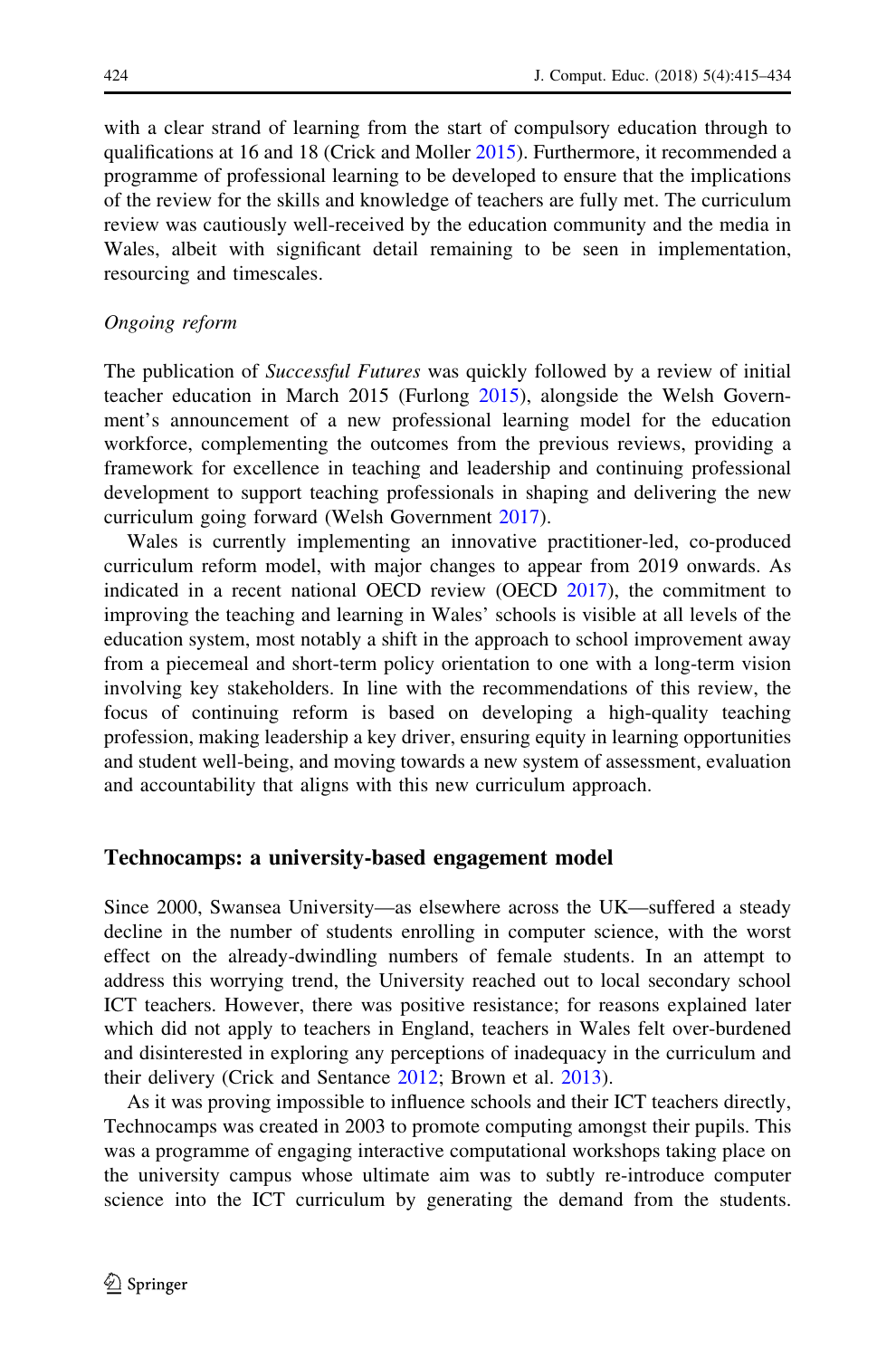Originally developed at Swansea University, Technocamps hubs have since been created at all of the universities across Wales, thus offering full national coverage.

Teachers in Wales were happy to ''treat'' their classes to these ''day out'' activities; but they were then faced with the prospect of satisfying their pupils' newly discovered passion for computing, programming and computational thinking by introducing ''Technoclubs'' as lunch-time extra-curricular activities in the school. With substantial help, resources and guidance from Technocamps—along with the fact that in many cases students appeared to be more technically informed and digitally literate than their teachers—these clubs have flourished, and the impact of Technocamps in changing attitudes in Welsh schools regarding ICT and computing has been widely acknowledged, both by the Welsh Government, as well as by the teaching community in Wales. The spectrum of Technocamps activities is presented in detail in Crick and Moller ([2015](#page-16-0)); here we assess its wider strategic impact.

#### Measuring impact: Wales divided

In 2010, based on long-term empirical data regarding its effect on school children's attitudes towards computer science and technology careers—as well as that of their teachers—Swansea University was awarded £3.9 million funding towards a £6 million 4-year project (with the remaining  $£2.1$  million generated through matched funding from the university) by the Welsh Government under the EU's European Social Fund (ESF) Programme. This funding provided the necessary support and infrastructure to run Technocamps with regional hubs at the Universities of Aberystwyth, Bangor and South Wales. Due to EU funding restrictions, Technocamps was prohibited from providing any support (specifically, resources for workshops, teacher sessions, Technoclub support, etc) to schools outside of the socio-economically deprived Convergence Area in the west (see Fig. [1](#page-11-0)). Thus, the project could not work with schools in the eastern region of Wales—including its capital city Cardiff—bordering England.

Whilst an unfortunate artefact of the European funding, a fortuitous side effect of this restriction was that it allows for a true assessment of the interventional impact of Technocamps, as the nation was invariably divided into two halves: West Wales received the full Technocamps experience, whilst East Wales (including its capital city, Cardiff) did not.

Cardiff is also the primary base of Computing At School (CAS) in Wales; as presented in '['A brief history of computer science education in the UK](#page-2-0)'' section, CAS has been widely recognised for their role in reforming the computing curriculum in England (Brown et al. [2014\)](#page-16-0). Since 2010, Technocamps has supported CAS in promoting their teacher-led initiatives, specifically the local/regional CAS hubs and the Network of Excellence model (Sentance et al. [2012](#page-18-0); Brown et al. [2014;](#page-16-0) Sentance et al. [2014](#page-18-0)).

In 2012, CAS Wales was awarded a grant of £70,000 from the Welsh Government to support the initial development of a Network of Excellence model of teacher-led activity across Wales, complementing the millions of pounds granted to CAS by the UK Government for this initiative in England. Despite the financial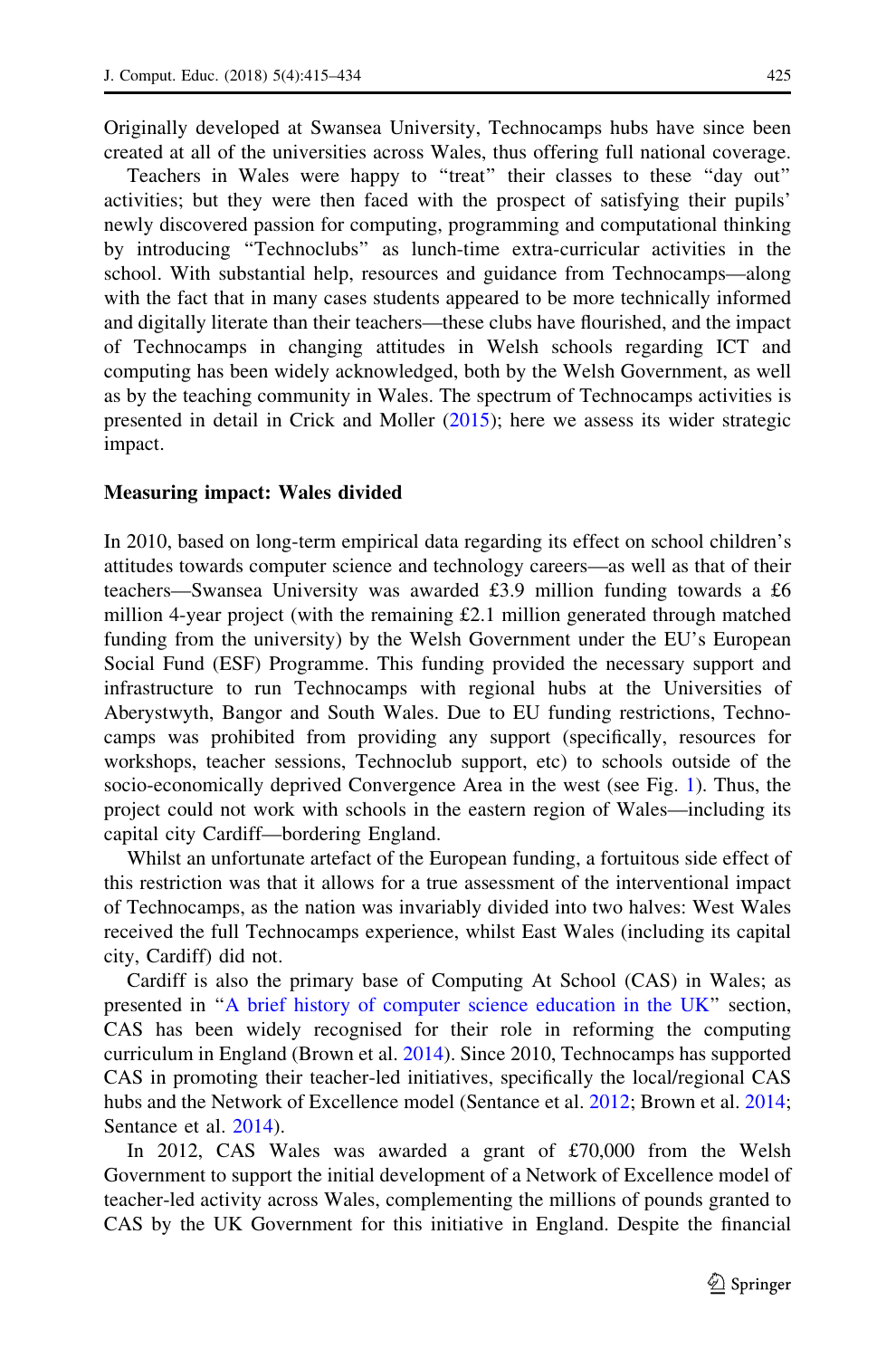<span id="page-11-0"></span>



support for CAS Wales, and the networking support it offers teachers in Wales, the CAS model (Sentance et al. [2014\)](#page-18-0)—so successful in heavily populated and geographically dense areas of England—has never managed to gain traction in Wales. For example, whilst CAS hubs across the UK are generally run by schools for schools (or rather, by teachers for teachers) abiding to the principle of the teacher-led approach (Sentance and Csizmadia [2017\)](#page-18-0), virtually all of the CAS hubs across Wales rely on the leadership offered by the university academics who manage the various Technocamps hubs. Sentance et al. ([2014](#page-18-0)) demonstrate the effectiveness of the Network of Excellence model in England where critical masses of competent and engaging teachers are found in densely populated regions; but in Wales, teachers have generally not been as self-organising compared to England to promote the wider CAS agenda to support curriculum reform and build a teacher-led community. This is partly attributable to the uncertainty surrounding ICT curriculum reform in Wales over the past 5 years (Crick and Moller [2015\)](#page-16-0), especially compared to the highly visible reforms in England; but even this uncertainty is fed by the reluctance on the part of Welsh Government to introduce radical change for which the teaching community is unprepared (Barnes and Kennewell [2017\)](#page-16-0).

In contrast to this, an independent review of Technocamps activity in the (socioeconomically disadvantaged) Convergence region of Wales carried out for Welsh Government estimates that 5% of its secondary school-aged youths engaged with Technocamps through Workshops, and that more than a quarter of the secondary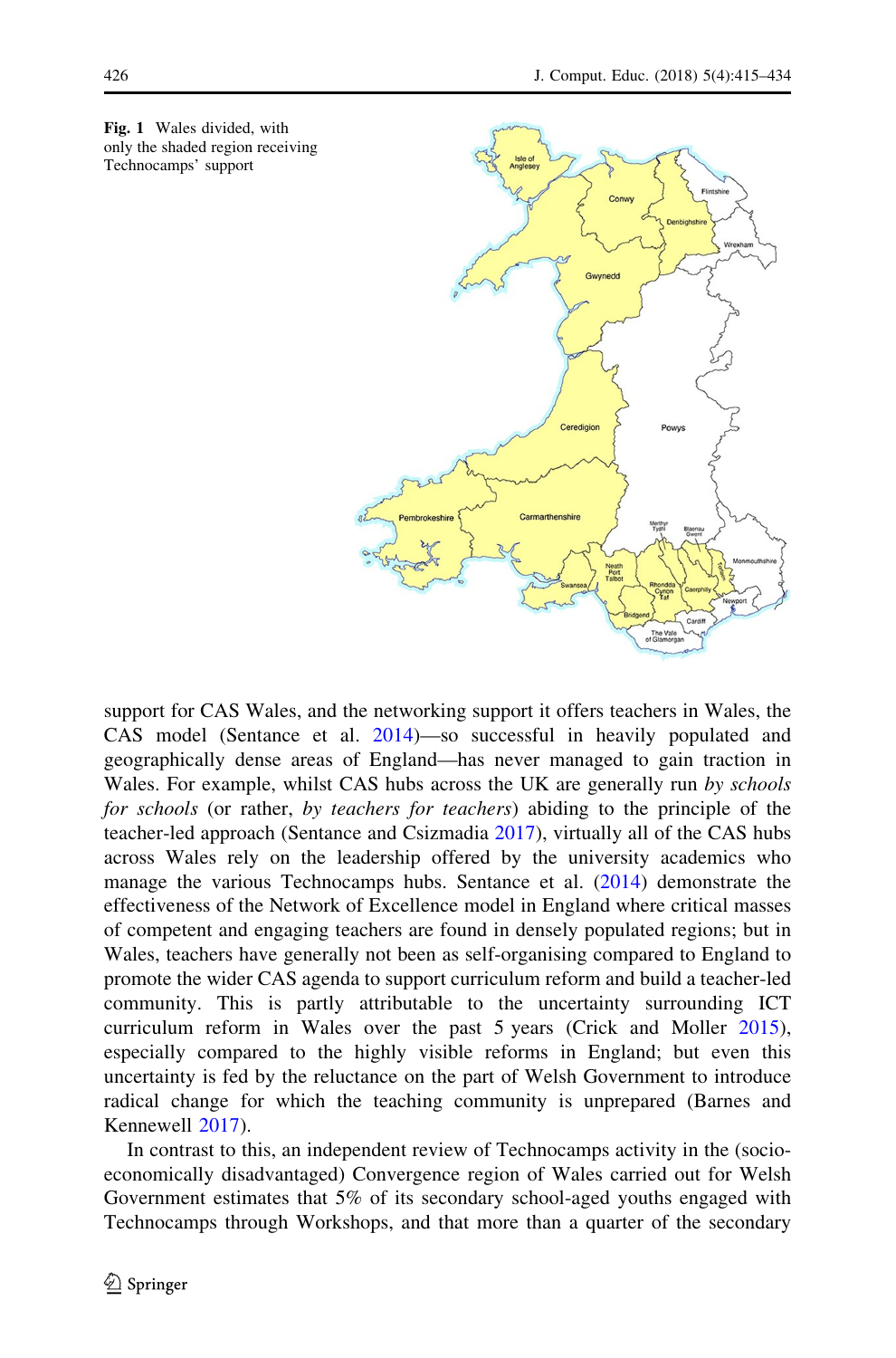schools in the region have established Technoclubs (Wavehill [2015\)](#page-18-0). Furthermore, the new GCSE and A-Level Computer Science qualifications (with its exams taken at ages 16 and 18, respectively)—which has had poor uptake in Wales due to the lack of clarity surrounding curriculum reform—are now starting to be adopted by an increasing percentage of these schools, whilst schools outside of the Convergence area (and outside the reach of the Technocamps ESF-funded project) continue to deliver the ICT curriculum as is. In an online survey carried out amongst all Welsh ICT teachers in February 2015, when asked to rate from 1 (very little) to 10 (very much) the extent to which Technocamps created an increase in the teaching of computer science, the average response was 7.3 with over 80% of the respondents (26 out of 32) giving a top-half grade.

Although it could not operate within the non-Convergence area of Wales, Technocamps promoted all of its extensive online computing resources to all schools outside the Convergence area of Wales, and supported the activities of CAS Wales in promoting its Network of Excellence model of practitioner-led schoolbased activities throughout Wales. However, despite the ongoing efforts of CAS Wales, there are few active and sustained school-based computing clubs that are not inside the Convergence area and established due directly to Technocamps workshops and follow-up engagements (Crick and Moller [2015\)](#page-16-0).

In further support of this claim, we consider the following national example. The Annual Technocamps Robotics Competition is open to all schools across Wales, with increasing levels of engagement over the past 5 years. However, every single one of the 43 teams entered in the 2013 competition held near Cardiff travelled in from a Convergence area Technoclub formed on the back of Technocamps workshops and follow-up engagements with Technocamps initiatives. By the time the competition returned to Cardiff in 2017, the Technocamps hub at Cardiff University had become increasingly active (being freed from the restrictions of the European-funded project) and there was a healthy number of Cardiff-based Technoclubs taking part in the competition. However, these still did not represent a significant proportion of the teams competing, and every one of these clubs was heavily subsidised and supported by Technocamps. Most of the schools entering teams were from the traditional Technocamps heartland in the West of Wales and mostly able to take part without any further Technocamps intervention.

The above provides clear evidence that the Technocamps model of intense direct engagement through campus-based workshops, in conjunction with teacher CPD and support, is crucial for success in promoting the uptake of the discipline of computer science in Wales. The lack of confidence and isolation felt by the teacher community in Wales means that computing clubs have only arisen—and will likely only continue to develop—through direct involvement of and engagement with initiatives such as Technocamps. In comparison to similar challenges in Scotland (Cutts et al. [2017\)](#page-16-0), this situation might only change through clarity regarding curriculum reform, as well as sustained long-term funding to provide professional development for the teachers across the whole of Wales.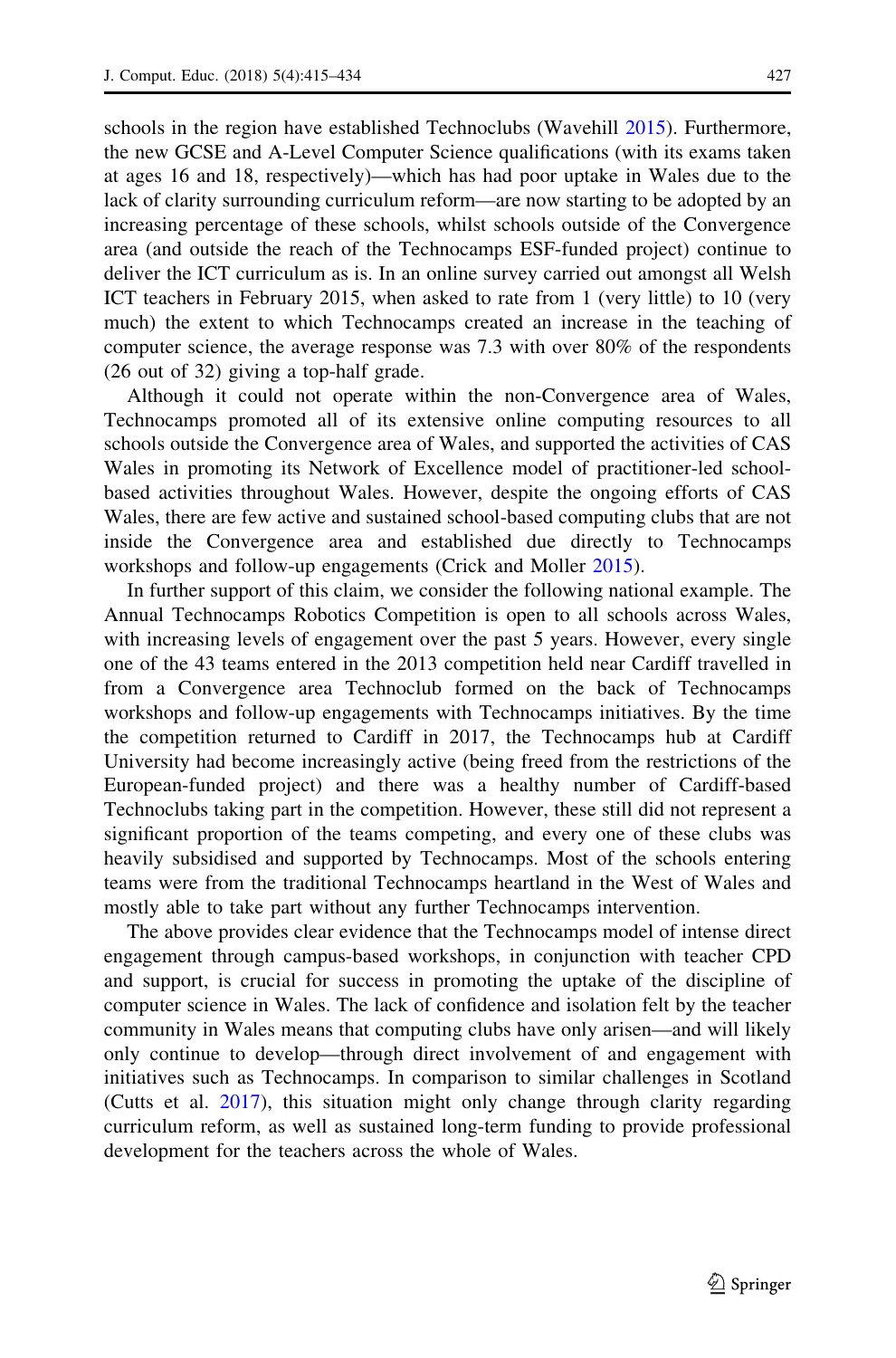## Teacher impact

In Spring 2015, as part of the Welsh Government's *Learning in Digital Wales* funding programme, an anonymous online survey was carried out. A link to the survey was sent out to headteachers and ICT/Computing subject leaders in every secondary school across Wales. The survey set out to measure the extent to which schools and teachers: (i) understood the (need for) proposed changes to the computing curriculum; (ii) felt the need for support to face these changes; and (iii) recognised the various organisations that were providing such support.

Responses to the survey were submitted from over a third of such schools (75 out of roughly 220 schools), and these depict Technocamps in a positive light. In particular, only one respondent claimed to be unaware of Technocamps, whereas over 85% of respondents were not only aware of Technocamps but were actively benefitting from its various activities. In contrast, only 60% were aware of or benefitted from CAS, whilst 19% were unaware of CAS. The lack of awareness and benefits of CAS is due, in no small part, to the Anglo-centric nature of CAS' funding and bulk of activity. However, even flagship national technology resources developed by the Welsh Government and promoted heavily within schools were not as well regarded: whilst every respondent was naturally aware of its national online learning portal Hwb,<sup>4</sup> only 57% reported that they benefit from it; and a full 24% were unaware of their regional educational consortium with only 51% benefitting from it. Many of these outcomes have been validated in a wider survey by Sentance and Csizmadia [\(2017](#page-18-0)) on teachers' perspectives in England and the various challenges and strategies surrounding computing curriculum reform, with clear themes from teachers on the frontline (Sentance and Waite [2018](#page-18-0)).

## Government and policy impact

The impact described above that the various Technocamps initiatives has had on changing perceptions in schools—both pupils and teachers—has also translated into impact on Welsh (and UK) Government thinking and policymaking in the area of computer science education, teacher training and professional development, offering potential transferability to other nations and regions. For example, this has resulted in working closely with policymakers to co-create national scale educational outcomes, as well as ensuring the wider public understanding of this work. This is of particular importance during any election period; Technocamps was regularly cited in government communications and the UK national press<sup>5</sup> as a key organisation in developing digital skills in Wales, highlighting the importance of these intervention in developing digital skills to support the long-term economic aspirations of the nation.

<sup>4</sup> [http://hwb.wales.gov.uk.](http://hwb.wales.gov.uk)

<sup>5</sup> For example: [http://www.huffingtonpost.co.uk/carwyn-jones/skills-for-the-jobs-of-today-and](http://www.huffingtonpost.co.uk/carwyn-jones/skills-for-the-jobs-of-today-and-tomorrow_b_9767130.html)[tomorrow\\_b\\_9767130.html.](http://www.huffingtonpost.co.uk/carwyn-jones/skills-for-the-jobs-of-today-and-tomorrow_b_9767130.html)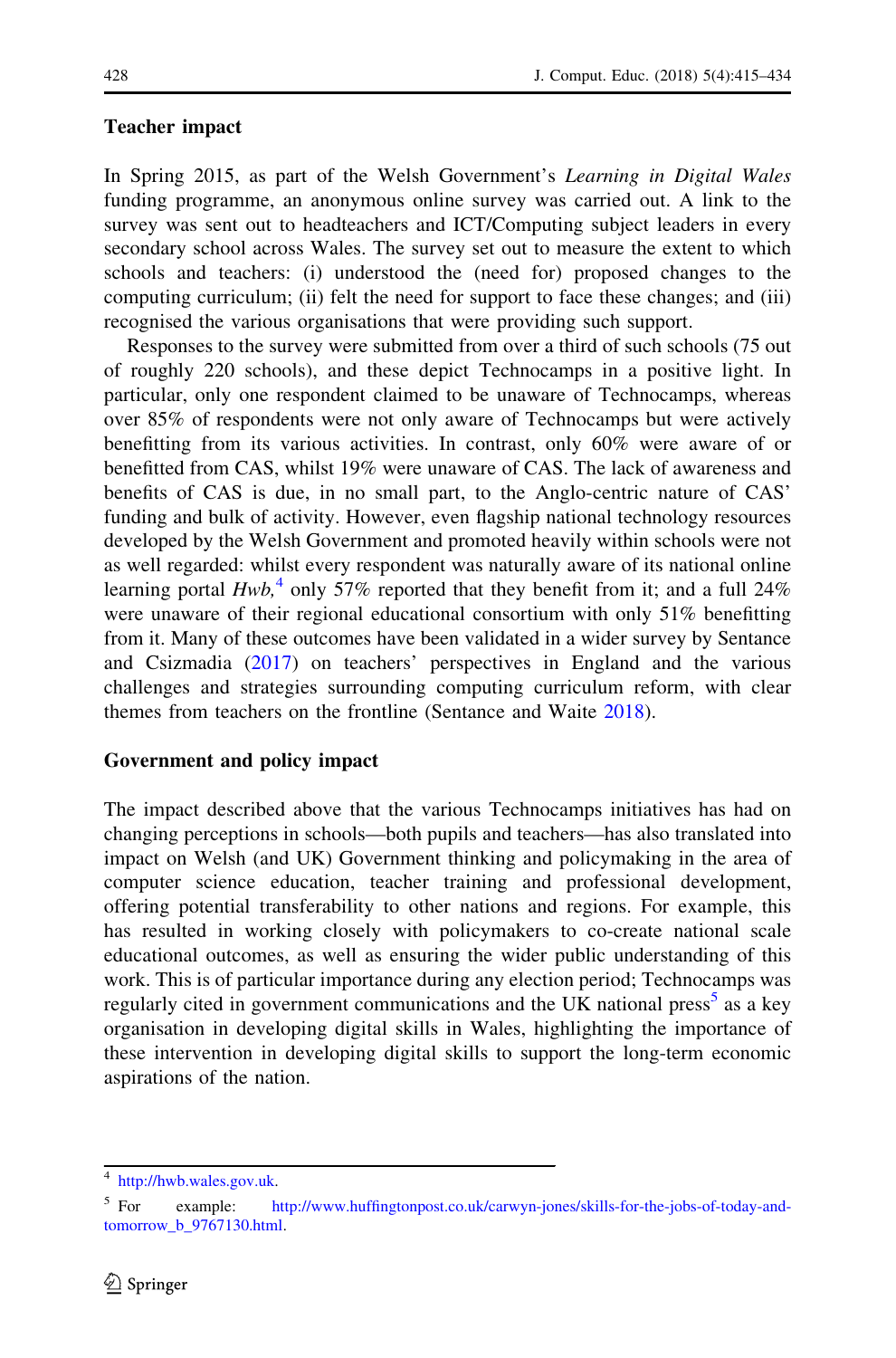## <span id="page-14-0"></span>Conclusions and lessons learnt

When establishing a model for viewing school computer science education, it is apparent that there is substantial diversity between school education systems (Snyder [2012\)](#page-18-0), and this can create obstacles when trying to understand progress made in one country and potentially replicate it in another (Hubwieser [2013\)](#page-17-0); this is also pertinent to the devolved (and diverging) educational systems of the UK.

We are now seeing a number of successful initiatives, activities and interventions which may prove useful to other nations reforming their curricula, especially in the context of developing broader societal digital competencies. However, there remain significant challenges, particularly around improving the wider public perceptions of the disciplines and its inherent educational and economic value, the quality and utility of qualifications available in this space, as well as how to upskill the entire teaching community of Wales. This is the profound and long-term challenge certainly not unique to Wales—that has to be recognised and addressed before a number of nations see the type of computer science education that is sustainable and does not actively dissuade students from progressing onto degree-level study or opting for diverse technology-based careers.

Through this national case study for Wales, and in particular evidenced through the Technocamps project and model, we have identified a number of overarching themes that frame the ''lessons learnt''. This provides for potential replicability as a case study of a national engagement model for other similarly sized countries and regions of a comparable geo-political composition to Wales that are on a similar computer science curriculum reform journey.

Two overarching themes are apparent; firstly, such effort has to be viewed as a multi-pronged approach, requiring an overarching holistic strategy, working collaboratively with teachers, pupils, schools, parents, local and national government, etc. For example, with Technocamps, it was clear that through the European Social Funds project, funding directed at young learners was not enough: there is a wider ecosystem of activities and engagement, providing an opportunity for partnerships, co-design and co-production with key actors and stakeholders. Secondly, there is a need to overcome the challenges of recurrent funding and support to ensure *long-term sustainability* of the interventions. As this invariably requires a systematic change, single interventions to a single cohort of students are clearly not enough; it has to be a multi-year, co-ordinated effort (Repenning [2018\)](#page-18-0). Furthermore, any new initiatives must address local and regional needs whilst at the same time maintaining strategic coordination at the national level; as argued, the long-term delivery model of Technocamps has had a clear impact on engagement, upskilling and the wider perception changes in ways that other less intense and sustained models have failed.

Through these two overarching themes, we have identified four ''lessons learnt'':

The importance of active and sustained support of all practitioners In a country which imposes isolation for teachers in schools, simply providing resources is not enough. Network building is difficult, especially for geographically isolated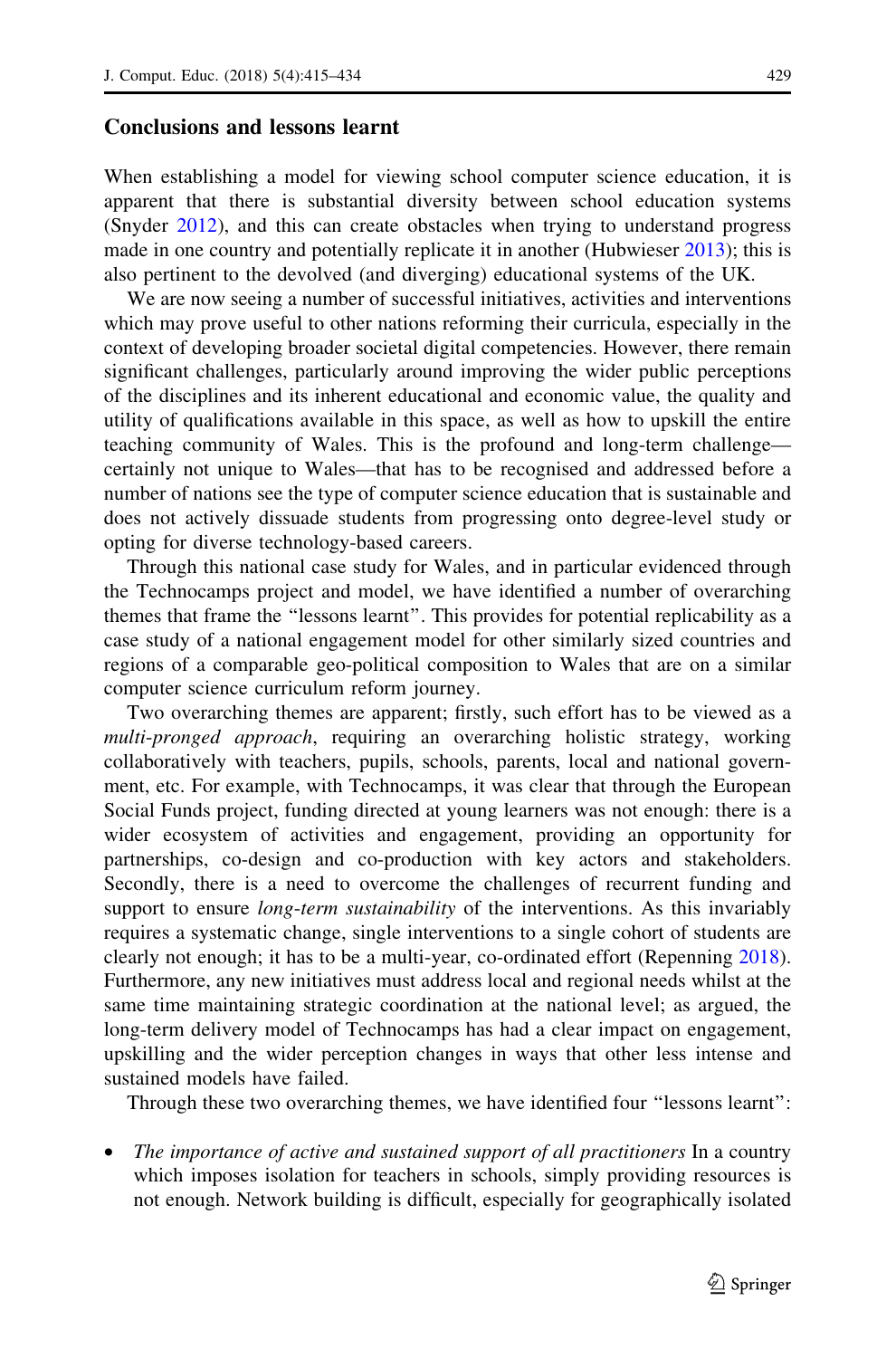practitioners. To support the development of sustainable communities of practice, as well as the wider theory of change and culture required for a successful curriculum reform process, active support and engagement is key.

As a university-based model with hubs in every university in the country, Technocamps has the necessary geographical reach to support practitioners throughout the country. It has been working through its Technoteach programme to create a small but critical mass of qualified teachers, again necessarily through a programme of direct and intense intervention.

The Technoteach model of direct intervention will remain necessary for some time; but in the long run, with a growing community of confident and capable teachers, we hope eventually to arrive at a situation in which the practitioner-led CAS model will be as effective in Wales as it has been in England.

- It is not just about access to resources (and not just about kit) As part of the sustained and long-term Technocamps intervention, it has been clear that it is not just about providing access to resources—physical and virtual—and certainly not just about providing access to the latest tool or technology. If you are attempting to transition an existing body of professional teachers (as well as recruit new ones), a primary focus has to be on building a researchengaged profession, prioritising the development of both computer science subject knowledge and pedagogic knowledge, as well as emerging research and practice on progression and assessment. Again, we have seen through Technocamps activities the importance of moving from discrete in-service training to continual professional development model.
- *Embrace policy and public engagement* Wider policy and public engagement is crucial at a number of levels, from directly focusing on education and skills through to wider science, innovation, infrastructure and digital economy policy. Alongside Wales and the rest of the UK, a number of other jurisdictions have directly linked to wider national strategic economic aspirations, directly lobbying for policy change and identifying ''hooks'' for digital and emerging technology skills. Furthermore, this provides a wider platform for stakeholder engagement, through working with industry for various interdisciplinary technology careers (especially important for post-industrial regions like Wales), as well as media and general public engagement to change the wider perceptions of the discipline and why it should be available to all—as well as supporting a wider drive for a digitally competent and capable citizenry. It is important not to just be seen as ''computer scientists moaning about the lack of computer scientists'' i.e. a special-interest lobby group, but directly linking to wider strategic national policies.
- Accept the bilingual/multi-lingual/cultural challenges For Wales, a nation with a thriving national culture and language alongside English, there is a legal and national imperative to support a bilingual economy, underpinned by the relevant education and skills. For other countries on a similar curriculum reform path, in which English may be a second language, this will pose challenges around availability of tools, resources and support. Whilst English is the de facto international language of science—and most likely programming—significant time and resources have to be invested in developing the necessary support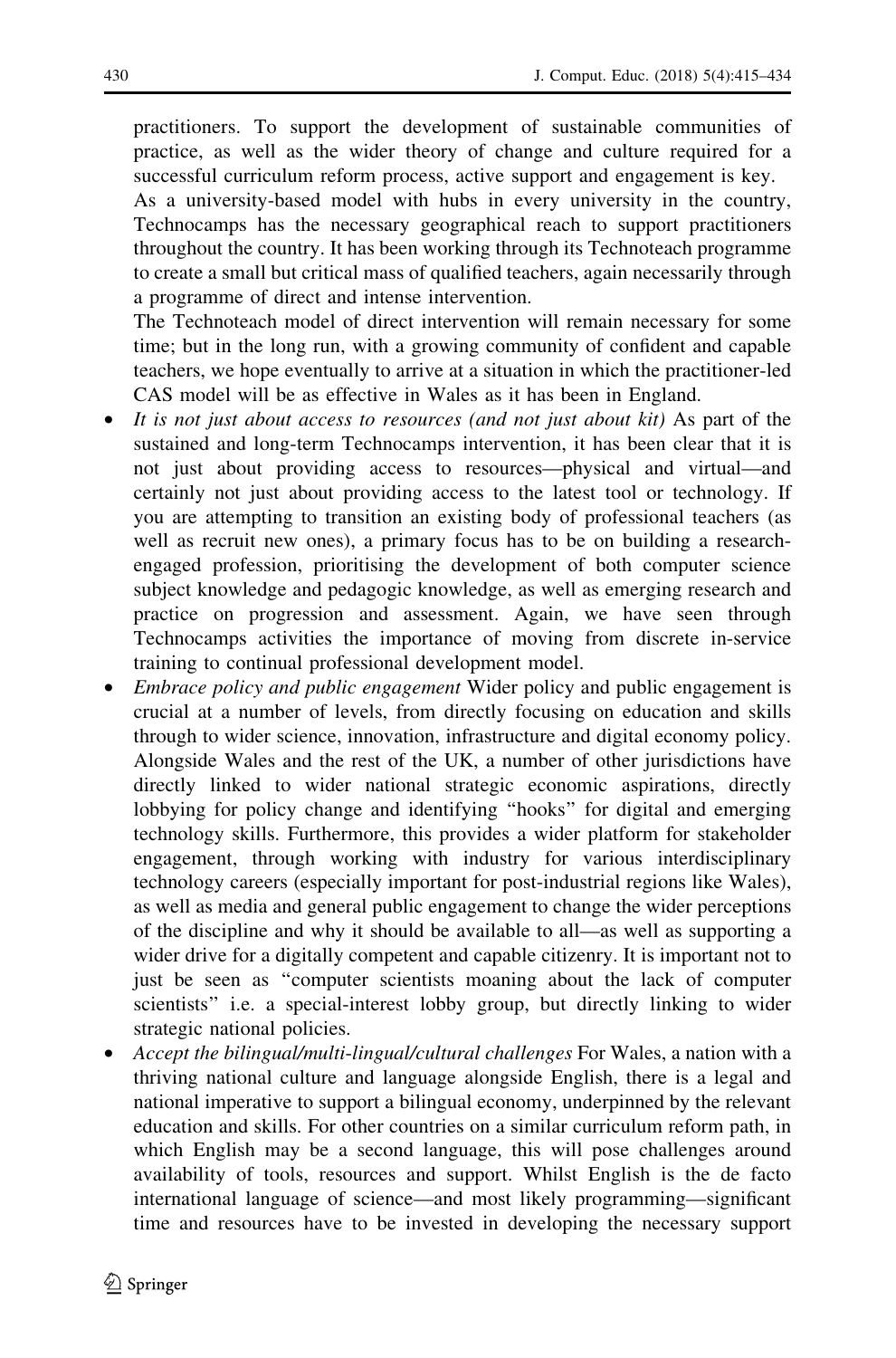<span id="page-16-0"></span>structures to support native language (or multi-lingual) training and delivery. Nevertheless, in doing so, there is a significant opportunity to develop new digital cultures, with benefits for learners, practitioners and the wider economy.

Open Access This article is distributed under the terms of the Creative Commons Attribution 4.0 International License ([http://creativecommons.org/licenses/by/4.0/\)](http://creativecommons.org/licenses/by/4.0/), which permits unrestricted use, distribution, and reproduction in any medium, provided you give appropriate credit to the original author(s) and the source, provide a link to the Creative Commons license, and indicate if changes were made.

# **References**

- ACM, Code.org, CSTA, Cyber Innovation Center, & National Math and Science Initiative. (2016). K-12 Computer Science Framework. [http://www.k12cs.org.](http://www.k12cs.org) Accessed 22 Aug 2018.
- Armonia, M., & Gal-Ezer, J. (2014). High school computer science education paves the way for higher education: The Israeli case. Computer Science Education, 24(2–3), 101–122.
- Arthur, S., Crick, T., & Hayward, J. (2013). The ICT steering group's report to the Welsh Government. Cardiff: Welsh Government.
- Atchison, W. F., Conte, S. D., Hamblen, J. W., Hull, T. E., Keenan, T. A., Kehl, W. B., et al. (1968). Curriculum 68: Recommendations for academic programs in computer science: A report of the ACM curriculum committee on computer science. Communications of the ACM, 11(3), 151–197.
- Barnes, J., & Kennewell, S. (2017). Investigating teacher perceptions of teaching ICT in Wales. Education and Information Technologies, 22(5), 2485–2497.
- Baron, G.-L., Drot-Delange, B., Grandbastien, M., & Tort, F. (2014). Computer science education in French secondary schools: Historical and didactical perspectives. ACM Transactions on Computing Education, 11(2), 11:1–11:27.
- Beauchamp, G. (2016). Computing and ICT in the primary school: From pedagogy to practice (2nd ed.). London: Routledge.
- Beethan, H., & Sharpe, R. (2013). Rethinking pedagogy for a digital age: Designing for 21st century learning (2nd ed.). London: Routledge.
- Bell, T. (2014). Establishing a nationwide CS curriculum in New Zealand high schools. Communications of the ACM, 57(2), 28–30.
- Bell, T., Andreae, P., & Robins, A. (2014). A case study of the introduction of computer science in NZ schools. ACM Transaction on Computing Education, 14(2), 12:1–12:31.
- Bellettini, C., Lonati, V., Malchiodi, D., Monga, M., Morpungo, A., Torelli, M., et al. (2014). Informatics education in Italian secondary schools. ACM Transactions on Computer Science Education, 14(2),  $1 - 15$ .
- Bird, J., Caldwell, H., & Mayne, P. (2014). Lessons in teaching computing in primary schools. London: Learning Matters.
- Brown, N., Kölling, M., Crick, S., Peyton Jones, S., Humphreys, S., & Sentance, S. (2013). Bringing computer science back into schools: Lessons from the UK. Proceedings of SIGCSE, 2013, 269–274.
- Brown, N., Sentance, S., Crick, T., & Humphreys, S. (2014). Restart: The resurgence of computer science in UK schools. ACM Transactions on Computing Education, 14(2), 1–22.
- CAS. (2011). International comparisons. London: Computing At School.
- CECE. (2017). Informatics education in Europe: Are we all in the same boat?. Nottingham: The Committee on European Computing Education, jointly established by Informatics Europe & ACM Europe.
- Crick, T., & Moller, F. (2015). Technocamps: Advancing computer science education in Wales. Proceedings of WiPSCE, 2015, 121–126.
- Crick, T., & Sentance, S. (2012). Computing At School: Stimulating computing education in the UK. In Proceedings of Koli Calling 2012.
- Cutts, Q., Robertson, J., Donaldson, P., & O'Donnell, L. (2017). An evaluation of a professional learning network for computer science teachers. Computer Science Education, 20(1), 1–24.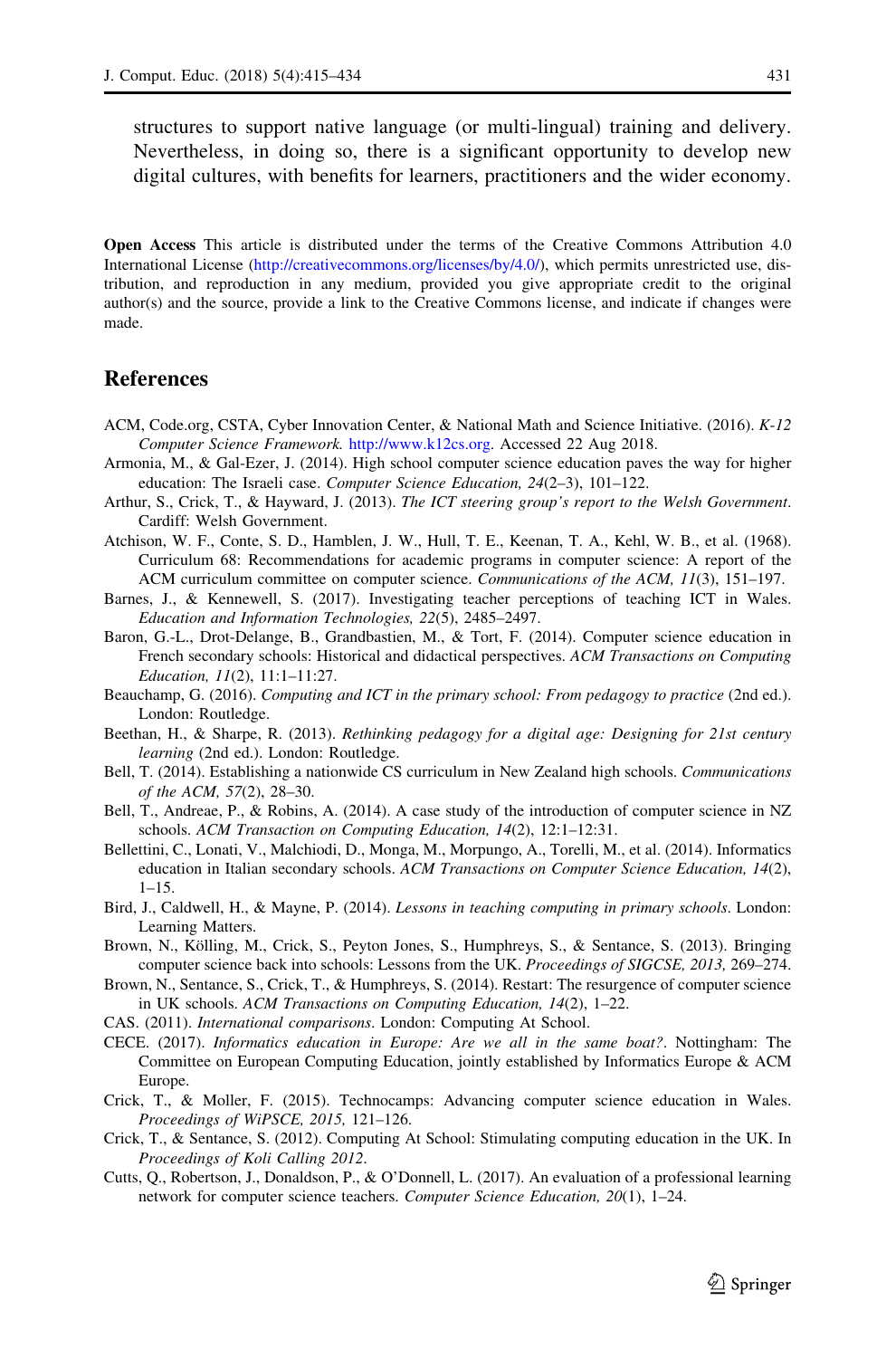- <span id="page-17-0"></span>Davenport, J. H., Hayes, A., Hourizi, R., & Crick, T. (2016). Innovative pedagogical practices in the craft of computing. Proceedings of LaTiCE, 2016, 115–119.
- Department for Education. (2013). National curriculum in England: Computing programmes of study. London: Department for Education.
- Donaldson, G. (2015). Successful futures: Independent review of curriculum and assessment arrangements in Wales. Cardiff: Welsh Government.
- Doughty, R. (2006). The state of ICT in schools: The story so far. Education Guardian.
- Egan, D. (2017). After PISA: A way forward for education in Wales? The Bevan Foundation. [https://](https://www.bevanfoundation.org/publications/pisa-way-forward-education-wales/) [www.bevanfoundation.org/publications/pisa-way-forward-education-wales/.](https://www.bevanfoundation.org/publications/pisa-way-forward-education-wales/) Accessed 22 Aug 2018.
- Ericson, B., Adrion, W., Fall, R., & Guzdial, M. (2016). State-based progress towards computer science for all. ACM Inroads, 7(4), 57–60.
- Estyn. (2013). The impact of ICT on pupils' learning in primary schools. Cardiff: Estyn.
- Estyn. (2014). ICT at key stage 3: The impact of ICT on pupils' learning at key stage 3 in secondary schools. Cardiff: Estyn.
- Estyn. (2017). Supplementary guidance: The inspection of information and communication technology (ICT) in schools. Cardiff: Estyn.
- Evans, G. (2015). A class apart: Learning the lessons of education in post-devolution Wales. Cardiff: Welsh Academic Press.
- Furlong, J. (2015). Teaching tomorrow's teachers: Options for the future of initial teacher education in Wales. Oxford: University of Oxford.
- Gal-Ezer, J., & Stephenson, C. (2014). A tale of two countries: Successes and challenges in K-12 computer science education in Israel and the United States. ACM Transactions on Computing Education, 14(2), 8:1–8:18.
- Guzdial, M., Ericson, B., McKlin, T., & Engelman, S. (2014). Georgia computes! An intervention in a US state, with formal and informal education in a policy context. ACM Transactions on Computer Science Education, 14(2), 1–13.
- Hazzan, O., Gal-Ezer, J., & Blum, L. (2008). A model for high school computer science education: The four key elements that make it! ACM SIGCSE Bulletin, 40, 281–285.
- HEFCE. (2011). Strategically important and vulnerable subjects—The HEFCE advisory group's 2010-11 report. Bristol: Higher Education Funding Council for England.
- Hidson, E. F. (2018). Challenges to Pedagogical Content Knowledge in lesson planning during curriculum transition: A multiple case study of teachers of ICT and Computing in England. Durham: Durham University. <http://etheses.dur.ac.uk/12623/>. Accessed 22 Aug 2018.
- Hubwieser, P. (2013). The Darmstadt model: A first step towards a research framework for computer science education in schools. Proceedings of ISSEP, 2013, 1–14.
- Hubwieser, P., Armoni, M., & Giannakos, M. (2015). How to implement rogorous computer science education in K-12 schools: Some answers and many questions. ACM Transaction on Computing Education, 15(2), 1–12.
- Kemp, P. E. J., Berry, M. G., & Wong, B. (2018). The Roehampton annual computing education report: Data from 2017. London: University of Roehampton.
- Khenner, E., & Semakin, I. (2014). School subject informatics (computer science) in Russia: Educational relevant areas. ACM Transactions on Computer Science Education, 14(2), 1–14.
- Kong, S. C. (2017). A framework of curriculum design for computational thinking development in K-12 education. Journal of Computers in Education, 3(4), 377–394.
- Livingstone, I., & Hope, A. (2011). Next Gen.: Transforming the UK in to the world's leading talent hub for the video games and visual effects industries. London: Nesta.
- Loveless, A. (2005). Challenge and change with information technology in education: Do we really mean it? Technology, Pedagogy and Education, 13(3), 277–281.
- Manches, A., & Plowman, L. (2017). Computing education in childrens's early years: A call for debate. British Journal of Educational Technology, 48(1), 191–201.
- McKinsey & Company. (1997). The future of information technology in UK schools: An independent inquiry. London: McKinsey & Company.
- McNaughton, J., Crick, T., Joyce-Gibbons, A., Beauchamp, G., Young, Y., & Tan, E. (2017). Facilitating collaborative learning between two primary schools using large multi-touch devices. Journal of Computers in Education, 4(3), 307–320.
- Murphy, E., Crick, T., & Davenport, J. H. (2017). An analysis of introductory programming courses at UK universities. The Art, Science, and Engineering of Programming, 1(2), 18.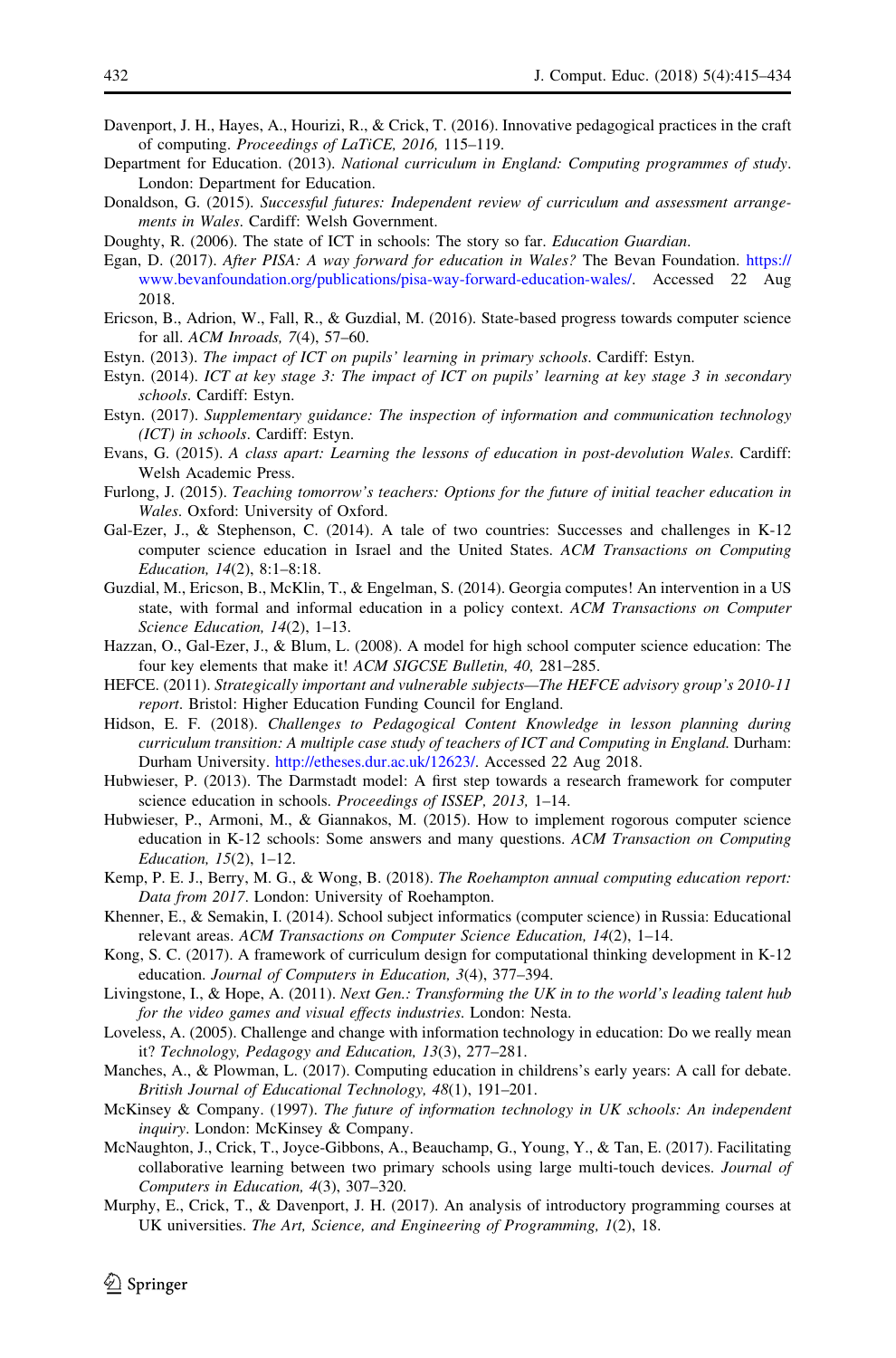<span id="page-18-0"></span>OECD. (2014). Improving schools in Wales: An OECD perspective. Paris: OECD.

- OECD. (2017). The Welsh education reform journey: A rapid policy assessment. Paris: OECD.
- Ofsted. (2004). ICT in schools: The impact of government initiatives; five years on. London: Department for Education.
- Ofsted. (2013). ICT in schools: 2008 to 2011. London: Department for Education.

ONS. (2017). UK population estimates 2016. Newport: Office for National Statistics.

- Opie, C., & Fukuyo, K. (2000). A tale of two national curriculums: Issues in implementing the national curriculum for information and communications technology in initial teacher training. Technology, Pedogogy and Education, 9(1), 79-95.
- Passey, D. (2017). Computer science in the compulsory education curriculum: Implications for future research. Education and Information Technologies, 22(2), 421–443.
- Raman, R., Venkatasubramanian, S., Achuthan, K., & Nedungadi, P. (2015). Computer science education in Indian schools: Situation analysis using Darmstadt model. ACM Transactions on Computer Science Education, 15(2), 1–7.
- Repenning, A. (2018). Scale or fail. Communications of the ACM, 61(5), 40-42.
- Rolandsson, L., & Skogh, I. (2014). Programming in school: Look back to move forward. ACM Transactions on Computing Education, 14(2), 10:1–10:25.
- Royal Society. (2012). Shutdown or restart? The way forward for computing in UK schools. London: Royal Society.
- Royal Society. (2017). After the reboot: Computing education in UK schools. London: Royal Society.

Scottish Government. (2004). A curriculum for excellence. Edinburgh: Scottish Government.

- Sentance, S., & Csizmadia, A. (2017). Computing in the curriculum: Challenges and strategies from a teacher's perspective. Education and Information Technologies, 22(2), 469–495.
- Sentance, S., Dorling, M., McNicol, A., & Crick, T. (2012). Grand challenges for the UK: Upskilling teachers to teach computer science within the secondary curriculum. Proceedings of WiPSCE, 2012, 82–85.
- Sentance, S., Humphreys, S., & Dorling, M. (2014). The network of teaching excellence in computer science and master teachers. Proceedings of WiPSCE, 2014, 80–88.
- Sentance, S., & Waite, J. (2018). Computing in the classroom: Tales from the chalkface. *it—Information* Technology, 60(2), 103–112.
- Snyder, L. (2012). Status update: High school CS internationally. ACM Inroads, 3(2), 82–85.
- Stevenson, D. (1997). Information and communication technology in UK schools: An independent inquiry. London: The Independent ICT in Schools Commission.
- Sturman, L., & Sizmur, J. (2011). International comparison of computing in schools. Slough: National Foundation for Educational Research.
- Tuomi, P., Multisilta, J., Saarikoski, P., & Suominen, J. (2017). Coding skills as a success factor for a society. Education and Information Technologies, 23, 419–434.
- Vahrenhold, J. (2012). On the importance of being earnest: Challenges in computer science education. In Proceedings of WiPSCE 2012.
- Wavehill. (2015). An independent evaluation of the Technocamps project. Cardiff: Welsh Government.
- Webb, M., Davis, N., Bell, T., Katz, Y., Reynolds, N., Chambers, D., et al. (2017). Computer science in K-12 school curricula of the 2lst century: Why, what and when? Education and Information Technologies, 22(2), 445–468.
- Welsh Government. (2008). Information and communication technology in the national curriculum for Wales. Cardiff: Welsh Government.
- Welsh Government. (2017). Education in Wales: Our national mission: Action plan 2017–21. Cardiff: Welsh Government.
- Wolf, A. (2011). Review of vocational education: The Wolf report. London: Department for Education.
- Younie, S. (2006). Implementing government policy on ICT in education: Lessons learnt. Education and Information Technologies, 11, 385–400.